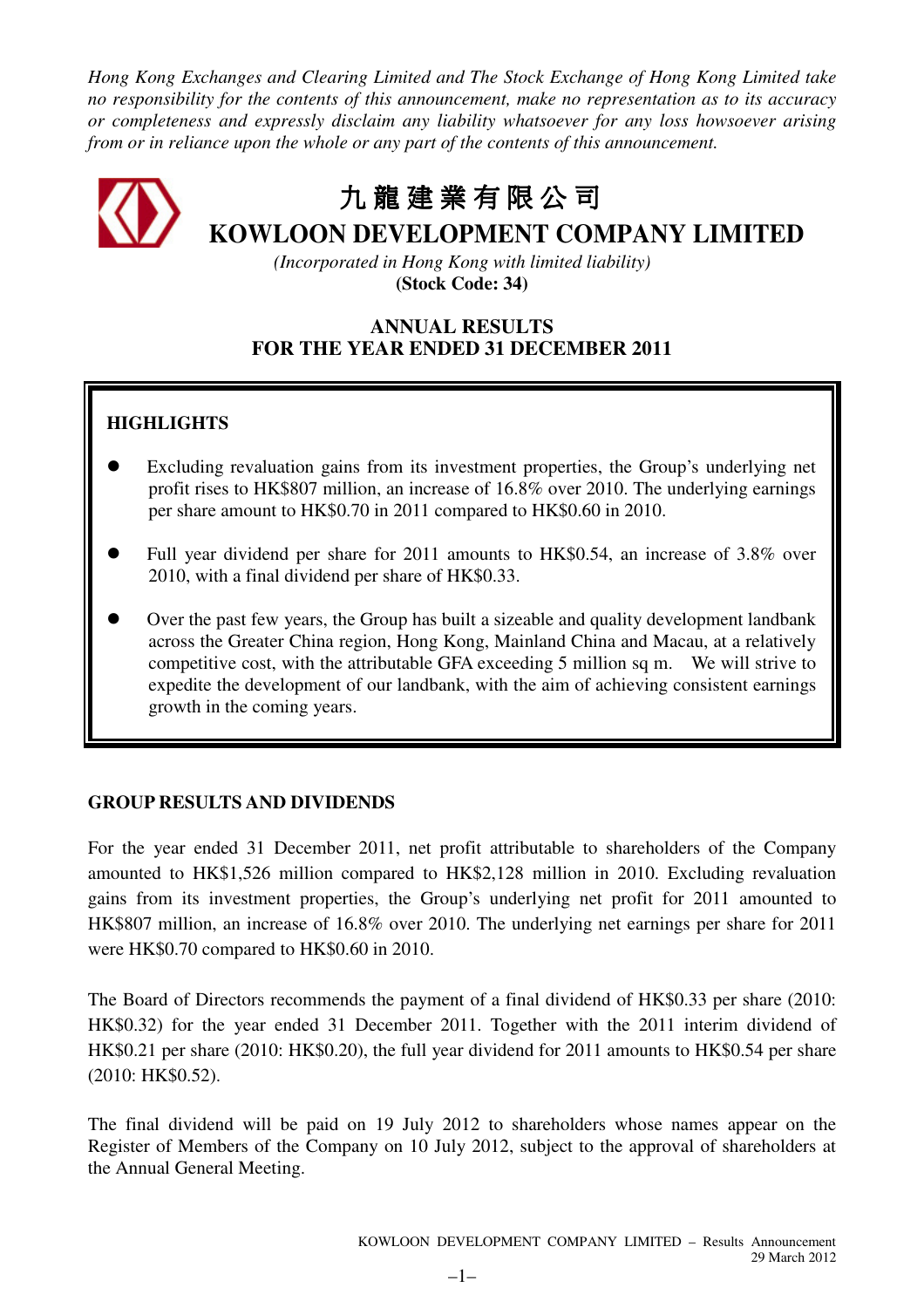### **BUSINESS REVIEW**

With various property cooling and restrictive measures announced in Hong Kong, Mainland China and Macau in early 2011, overall transaction volumes in all three property markets have declined considerably. In particular, the residential transaction volumes in those Mainland China cities affected by implementation of the home purchase restriction policy have plummeted and with inventory building rapidly in the fourth quarter of 2011, overall transaction prices have generally remained suppressed.

In 2011, despite the challenging market environment, the Group recorded relatively satisfactory property sales in Mount East (North Point) in Hong Kong and Le Cove City (Shenyang) in Mainland China, with total sale and presale proceeds amounting to over HK\$1 billion.

During 2011, the Group continued to replenish its landbank in Mainland China and Hong Kong to further strengthen its solid foundation, with the existing development landbank attributable to the Group exceeding 5 million sq m of gross floor area ("GFA").

In Mainland China, the Group completed an acquisition of an 80% stake in a sizeable residential and commercial development project in a central business district of Wuxi, Mainland China in the third quarter of 2011, with total site area amounting to 68,800 sq m. This site is located in Chong An District and is intended to be developed by phases into a residential, commercial, hotel and office complex, with GFA of 404,400 sq m.

In Hong Kong, we have replenished our landbank mainly through acquisition of a number of old buildings in the urban areas over the past years. During 2011, we acquired an approximately 83.9% ownership of a residential and commercial redevelopment site in Hung Hom, which consists of 14 aging buildings with each aged over 50 years, covering a total site area of approximately 4,000 sq m and GFA for redevelopment of 33,900 sq m. We are still in process of acquiring the remaining units and it may take 18 to 24 months to obtain 100% ownership. In addition, we successfully expanded the Group's Belcher's Street project by acquiring the adjacent sites in 2011, with GFA for redevelopment rising from approximately 5,640 sq m previously to 13,200 sq m. Furthermore, we have almost completed the acquisition of all residential units for redevelopment in the Pokfulam Road project, with GFA for redevelopment of approximately 9,300 sq m.

# *Property Sales*

In Hong Kong, we have sold almost all residential units at Mount East, the Group's wholly-owned luxury residential project in North Point, with total recognised sale proceeds of HK\$719 million and an operating profit of HK\$311 million in 2011.

In Mainland China, we have sold almost all residential units and a portion of retail shops and carparking spaces of the first phase of Le Cove City (Shenyang), the Group's wholly-owned residential and commercial development project, with total recognised sale proceeds in 2011 amounting to HK\$496 million and an operating profit of HK\$65 million. In addition, we also started the presale of the second phase of Le Cove City (Shenyang) and the first phase of The Gardenia (Shenyang) in late 2011, with total presale proceeds of exceeding RMB181 million so far, and a substantial portion of the presale proceeds likely be recognised in 2012. The Lake, the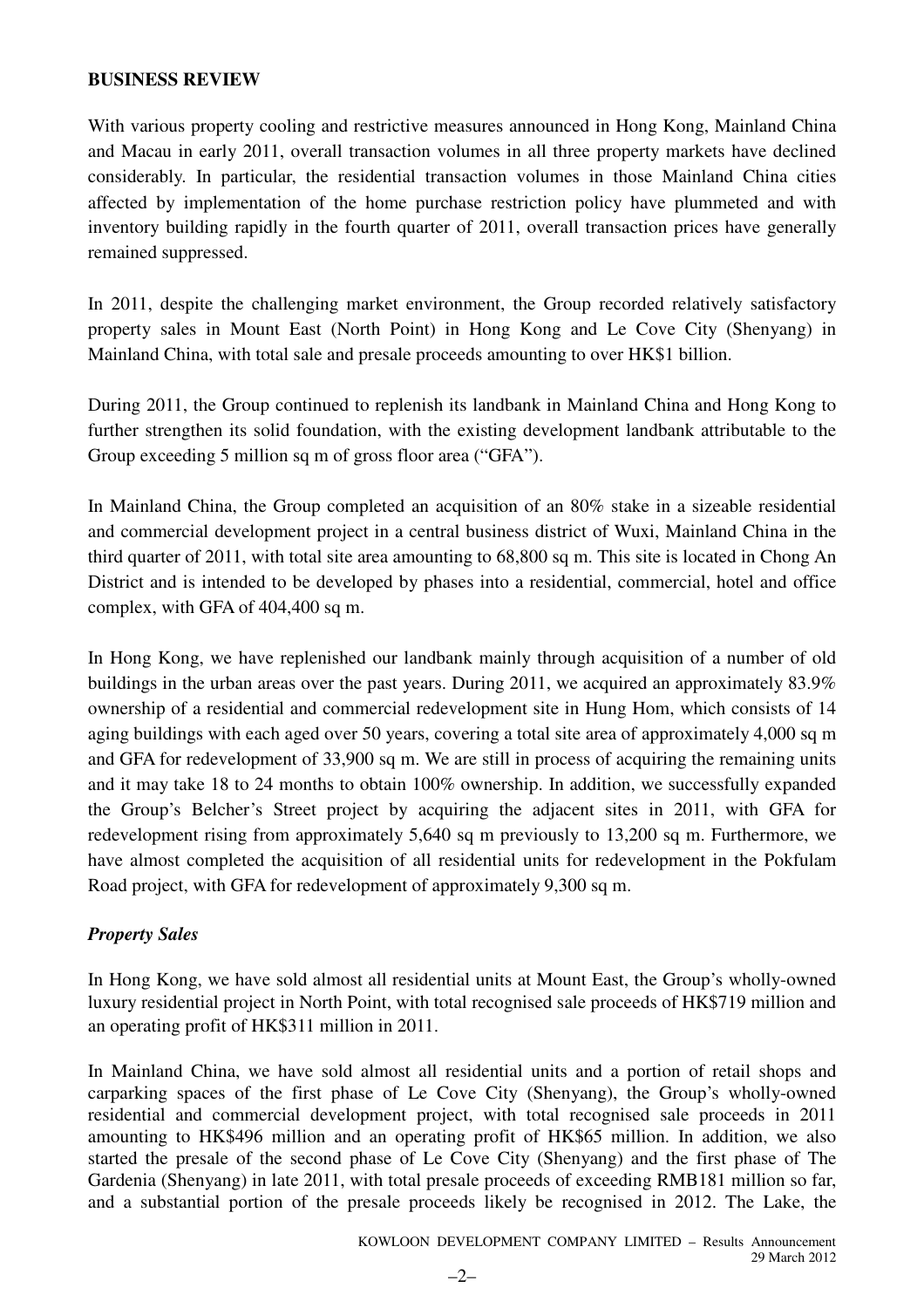Group's joint-venture project in Foshan, contributed a profit of HK\$183 million to the Group in 2011.

# *Property Development*

As of 31 December 2011, the Group's landbank for development amounted to exceeding 5 million sq m of attributable GFA and the Group's major property projects under planning and development are set out as follows:

| <b>Property</b><br>Project     | District/<br><b>City</b>      | Location                                                           | <b>Usage</b>                                             | Approx.<br><b>Total Site</b><br>Area<br>(sq m) | Approx.<br><b>GFA</b><br>(sq m) | Group's<br><b>Interest</b>                                                                              | <b>Status</b>                                                                                                                                | <b>Expected</b><br>Date of<br>Completion |
|--------------------------------|-------------------------------|--------------------------------------------------------------------|----------------------------------------------------------|------------------------------------------------|---------------------------------|---------------------------------------------------------------------------------------------------------|----------------------------------------------------------------------------------------------------------------------------------------------|------------------------------------------|
| <b>Hong Kong</b>               |                               |                                                                    |                                                          |                                                |                                 |                                                                                                         |                                                                                                                                              |                                          |
| Clear Water<br><b>Bay Road</b> | Ngau Chi<br>Wan,<br>Kowloon   | 35 Clear Water Bay<br>Road                                         | Residential &<br>commercial                              | 19,335                                         | 196,400                         | $100\%$                                                                                                 | Land exchange<br>under process<br><b>General Building</b><br>Plan has been<br>approved<br>Foundation work<br>will be<br>commenced in<br>2012 | To be<br>determined                      |
| Macpherson<br>Stadium          | Mongkok,<br>Kowloon           | 10 Yim Po Fong<br>Street                                           | Stadium,<br>youth centre,<br>residential &<br>commercial | 2,400                                          | 24,800                          | Joint<br>Venture<br>with Urban<br>Renewal<br>Authority<br>and Hong<br>Kong<br>Playground<br>Association | Superstructural<br>work in progress                                                                                                          | 2013                                     |
| Gardenia                       | Kowloon                       | 468-474 Sai Yeung<br>Choi Street North                             | Residential                                              | 1,114                                          | 8,400                           | 100%                                                                                                    | Superstructural<br>work in progress                                                                                                          | 2012                                     |
| Belcher's<br>Street            | Kennedy<br>Town,<br>Hong Kong | $150 - 162$ Belcher's<br>Street and<br>$1 - 9$ Kwan Yick<br>Street | Residential &<br>commercial                              | 1,318                                          | 13,200                          | $100\%$                                                                                                 | Superstructural<br>work in progress                                                                                                          | 2014                                     |
| Pok Fu Lam<br>Road             | Sai Ying<br>Pun,<br>Hong Kong | 49-65A Pok Fu<br>Lam Road                                          | Residential                                              | 1,162                                          | 9,300                           | $97.5\%$                                                                                                | Seeking Building<br>Department's<br>approval on<br>development<br>proposal                                                                   | To be<br>determined                      |
| Hung Hom                       | Hung Hom,<br>Kowloon          | Wan Shun Street                                                    | Residential &<br>commercial                              | 4,038                                          | 33,900                          | $83.9\%$                                                                                                | Acquisition of the<br>remaining units in<br>progress                                                                                         | To be<br>determined                      |

\* The Group held 98.1% ownership as at 29 March 2012.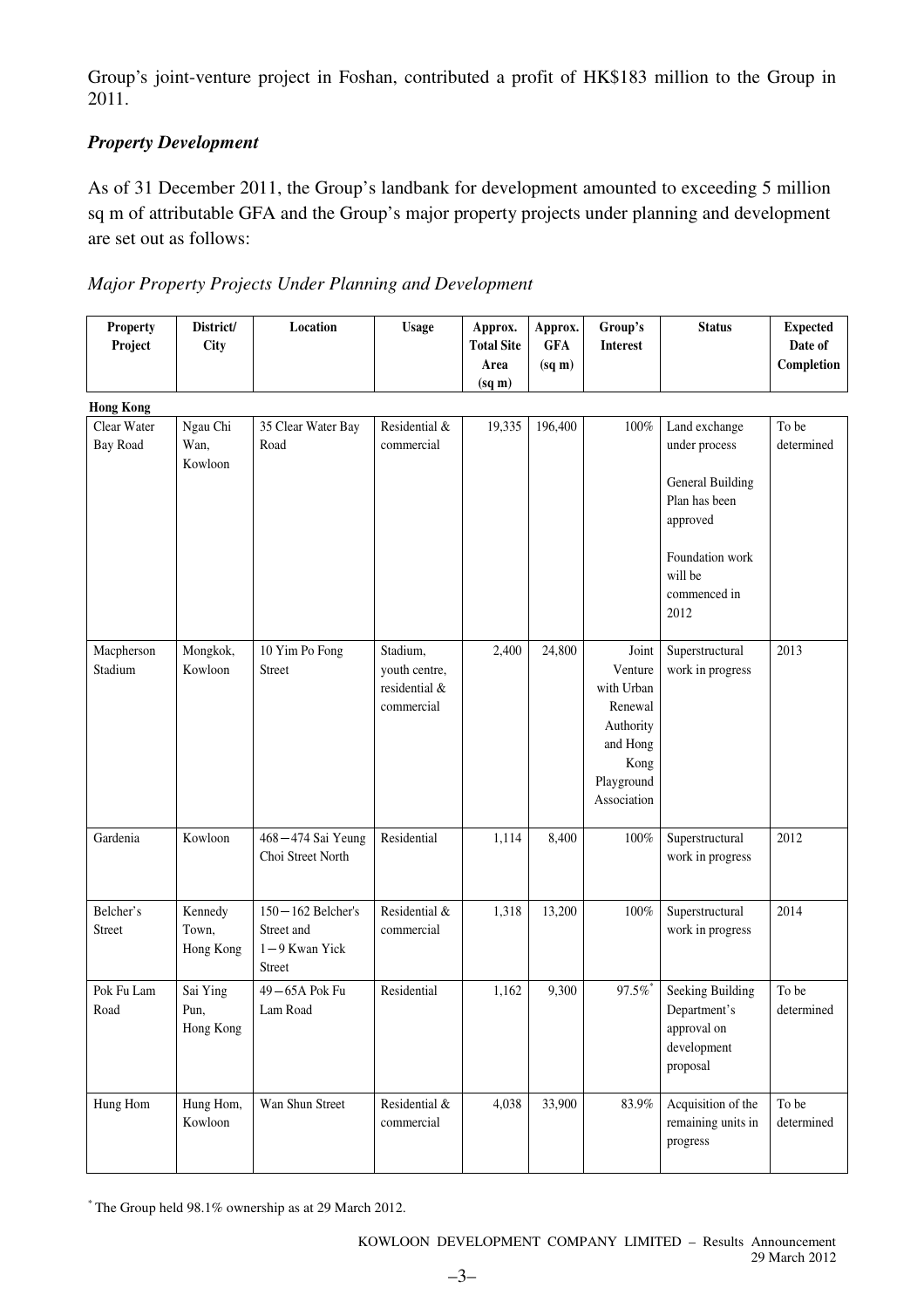# *Major Property Projects Under Planning and Development (continued)*

| Property<br>Project                           | District/<br>City                       | Location                                                                                       | <b>Usage</b>                | Approx.<br><b>Total Site</b><br>Area<br>$(sq \, \text{m})$ | Approx.<br><b>GFA</b><br>$(sq \, \text{m})$ | Group's<br><b>Interest</b> | <b>Status</b>                                              | <b>Expected</b><br>Date of<br>Completion |
|-----------------------------------------------|-----------------------------------------|------------------------------------------------------------------------------------------------|-----------------------------|------------------------------------------------------------|---------------------------------------------|----------------------------|------------------------------------------------------------|------------------------------------------|
| <b>Mainland China</b>                         |                                         |                                                                                                |                             |                                                            |                                             |                            |                                                            |                                          |
| Le Cove<br>City<br>(Shenyang)<br>(瀋陽·江<br>灣城) | Hun Nan<br>Xin<br>District.<br>Shenyang | 6 Hun Nan Er Road                                                                              | Residential &<br>commercial | 165,303                                                    | 712,000                                     | 100%                       | Superstructural<br>work for<br>second phase<br>in progress | By phases<br>from 2011<br>onwards        |
| The Lake<br>(山語湖)                             | Nanhai<br>District,<br>Foshan           | Heshun Meijing<br>Shuiku Sector,<br>Lishui Town                                                | Residential &<br>commercial | 4,020,743                                                  | 1,600,000                                   | 50%                        | Construction<br>work in<br>progress                        | By phases<br>from 2009<br>onwards        |
| The<br>Gardenia<br>(翠堤灣)                      | Shenhe<br>District,<br>Shenyang         | West of Daba Road                                                                              | Residential &<br>commercial | 1.100.000                                                  | 2.000,000                                   | 100%                       | Superstructural<br>work for first<br>phase in<br>progress  | By phases<br>from 2012<br>onwards        |
| Hedong                                        | Hedong<br>District,<br>Tianjin          | Lot No. Jin Dong Liu<br>$2004 - 066$ ,<br>intersection of<br>Shiyijing Road and<br>Liuwei Road | Residential &<br>commercial | 137,940                                                    | 930,000                                     | 49%                        | Master layout<br>plan submitted<br>for approval            | By phases<br>from 2013<br>onwads         |
| Galaxy<br>Heights<br>(星際豪庭)                   | Shiqi<br>District,<br>Zhongshan         | 8 Xueyuan Road                                                                                 | Residential &<br>commercial | 18,334                                                     | 129,000                                     | 70%                        | Superstructural<br>work in<br>progress                     | 2012/2013                                |
| Le Cove<br>City (Wuxi)<br>(無錫·江<br>灣城)        | Chong An<br>District,<br>Wuxi           | Tongyun Road and<br>Gongyun Road                                                               | Residential &<br>commercial | 68,833                                                     | $404,400^{\frac{4}{3}}$                     | 80%                        | Superstructural<br>work for first<br>phase in<br>progress  | By phases<br>from 2013<br>onwards        |
| Macau                                         |                                         |                                                                                                |                             |                                                            |                                             |                            |                                                            |                                          |
| Pearl<br>Horizon                              | <b>Novos</b><br>Aterros da              | Lote P,<br>The Orient Pearl                                                                    | Residential &<br>commercial | 68,000                                                     | 699,700                                     | 58.8%                      | <b>Building plan</b><br>has been                           | By phases<br>from                        |

| Pearl<br>Horizon  | <b>Novos</b><br>Aterros da<br>Areia Preta | Lote P.<br>The Orient Pearl<br>District          | Residential &<br>commercial | 68,000 | 699.700 | 58.8% | Building plan<br>has been<br>approved | By phases<br>from<br>2015/2016<br>onwards |
|-------------------|-------------------------------------------|--------------------------------------------------|-----------------------------|--------|---------|-------|---------------------------------------|-------------------------------------------|
| Lotes $T +$<br>T1 | <b>Novos</b><br>Aterros da<br>Areia Preta | Lotes $T + T1$ ,<br>The Orient Pearl<br>District | Residential &<br>commercial | 17.900 | 195,600 | 58.8% | Building plan<br>has been<br>approved | 2015/2016                                 |

# With additional underground GFA of approximately 15,000 sq m for the commercial portion and over 2,300 carparking spaces.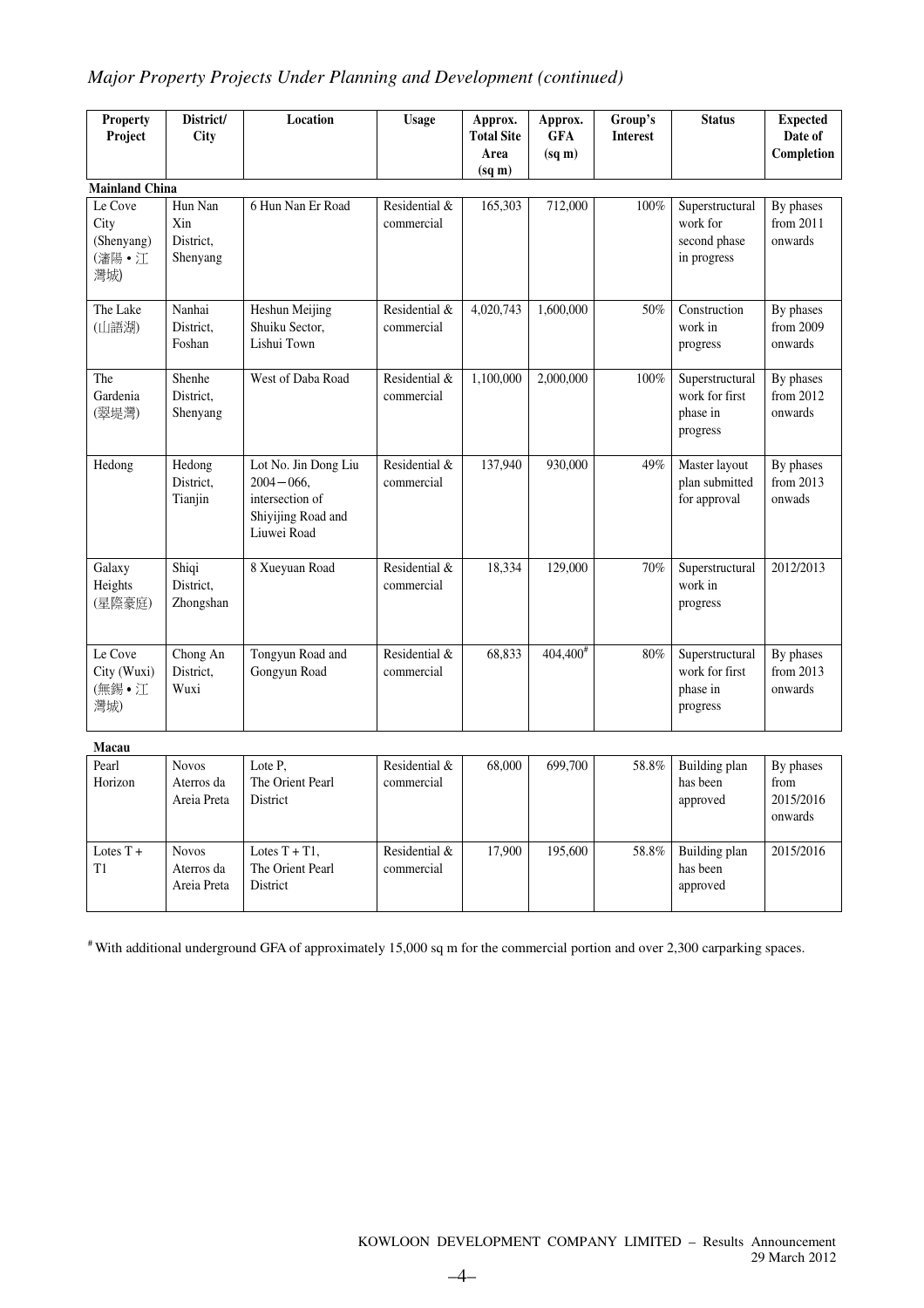# *Property Investment*

During the period under review, the Group disposed of a number of retail units at New Mandarin Plaza in Hong Kong and Va Iong in Macau, with a total recognised gain of HK\$131 million.

Despite disposal of the above non-core investment properties, the Group's gross rental income from its property investment portfolio for 2011 rose to HK\$293 million, an increase of 7.5% over 2010. More importantly, total rental income from Pioneer Centre, the Group's flagship and core investment property in Hong Kong, continued to rise to HK\$240 million in 2011, or a growth rate of 10.1%, with almost all retail spaces and offices being let as of 31 December 2011.

The retail market in Hong Kong remained robust in 2011, with total retail sales rising 24.8% following a growth rate of 18.3% in 2010, supported largely by the rise in retail spending of Mainland China tourists. And the Group's leasing business has benefited from strong demand for retail spaces over the past couple of years.

On 18 January 2012, the Group entered into a Provisional Agreement for Sale and Purchase to dispose a number of retail units at Sino Centre, one of the Group's non-core investment properties in Hong Kong, at a total consideration of HK\$118 million. It is expected that the gains from these sales will be recognised in the first half of 2012.

# *Oil Business*

For the year ended 31 December 2011, total revenue generated from the oil segment amounted to HK\$116 million. The segment recorded an operating loss of HK\$41 million which was mainly attributable to a temporary suspension of oil production in the first three months of 2011, pending approval of a gas flaring permit for the Group's South Alibek Oilfield in Kazakhstan. We were able to obtain a temporary permit in April 2011 and we are currently seeking a permanent solution to tackle the gas flaring requirements. However, while we resumed oil production in April 2011, the production levels of various wells have only gradually improved in the third quarter of the year. The temporary disruption in production significantly affected the Group's earnings from this segment in 2011.

Nevertheless, during 2011, the Group's drilling program has produced some positive results amid bad weather conditions. Two new wells were put into production at the end of 2011 and the overall production rate has reached over 1,500 barrels per day by the end of 2011. The Group's professional team in Kazakhstan will continue to explore the potential for other areas within the Group's concession block aiming to further increase oil production levels and reserves. We expect that overall production level will continue to rise in 2012, with additional wells being planned to drill from April 2012.

The Group's exposure in the oil business is through its 73.4%-owned listed subsidiary, Polytec Asset Holdings Limited ("Polytec Asset").

# **PROSPECTS**

KOWLOON DEVELOPMENT COMPANY LIMITED – Results Announcement In the US, while the economic recovery seems to continue in 2012, the pace has been modest so far. In the meanwhile, the stubbornly high unemployment rate and the persistently weak housing sector will likely remain a drag on economic growth. In Europe, while the European debt crisis has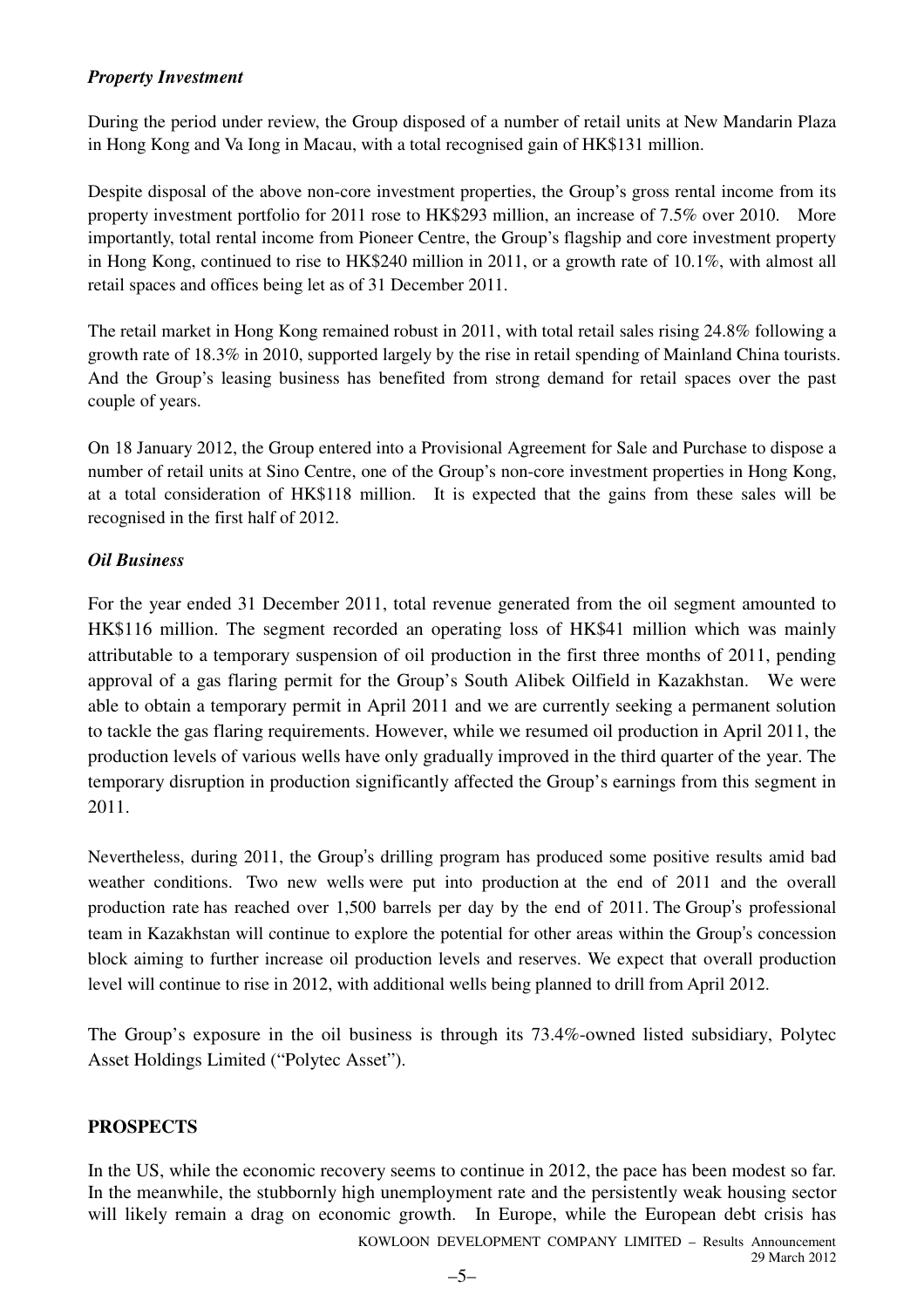recently appeared to be abating, the latest incoming data suggest that those European economies pledged to pursue fiscal austerity programs to address their debt problems will likely record slow or negative growth in general. In addition, the two largest emerging markets, China and India, have recently signaled growth slowdown in their respective economies. Therefore, the outlook for the global economy in 2012 appears to be increasingly uncertain.

We believe the existing various cooling and restrictive measures imposed on the Mainland China residential market will stay throughout 2012, with anticipation of only minor policy adjustments. Any significant relaxation of current restrictive policies is not expected unless overall housing transaction volumes and prices fall sharply, which will likely threaten the government's projected economic growth during 2012. Moreover, with inventory building rapidly over the past months, we expect the transaction prices in the residential market to remain suppressed during 2012. Nevertheless, the transaction volumes in the residential market have seemed to pick up somewhat in some of the cities in the recent months, and the home-buyers have appeared to react favorably to those property projects which have adopted price reduction strategies, reflecting relatively strong potential for housing demand.

In Hong Kong and Macau, the property transaction volumes and prices have been affected by various property measures introduced by respective governments since early 2011. However, there have recently been some signs of a pickup in transaction volumes, as well as prices, in both primary and secondary markets, with the prevailing and anticipation of low interest rate environment in the next couple of years.

Overall, we still see an uncertain market environment in the Greater China region in 2012, with possible introduction of new measures in the property markets. However, we are cautiously optimistic about the outlook for three economies in the Greater China region and therefore their housing markets over the medium term.

In Mainland China, the Group's development projects, including one in Foshan, two in Shenyang, one in Zhongshan and one in Wuxi, are currently under construction and they will be all completed in phases. We have started the presale or sale of units in the above development projects.

In Hong Kong, the Group has accelerated the pace of its property development and its four development projects are in the pipeline for presale in the next 12 months, namely the projects in Sai Yeung Choi Street North (Gardenia), the Macpherson Stadium, Belcher's Street and Pok Fu Lam Road.

In Macau, the Group's two mega luxury residential and commercial development projects, namely the Lote P project and Lotes T+T1 project, which Polytec Asset, the Group's 73.4%-owned subsidiary, has an 80% interest, are at the final stage of clearing all necessary formalities before the commencement of construction. These two sizeable projects may start to provide earnings for the Group from 2015/2016 onwards.

For 2012, the Group's core earnings will likely be generated from its two 100%-owned development projects in Shenyang (Le Cove City and The Gardenia), a 70%-owned project in Zhongshan (Galaxy Heights), a 50%-owned project in Foshan (The Lake), and the wholly-owned project in Sai Yeung Choi Street North, Hong Kong (Gardenia).

Over the past few years, the Group has built a sizeable and quality development landbank across the Greater China region, Hong Kong, Mainland China and Macau, at a relatively competitive cost, with the GFA attributable to the Group exceeding 5 million sq m. We will strive to expedite the development of our landbank, with the aim of achieving earnings growth in the coming years.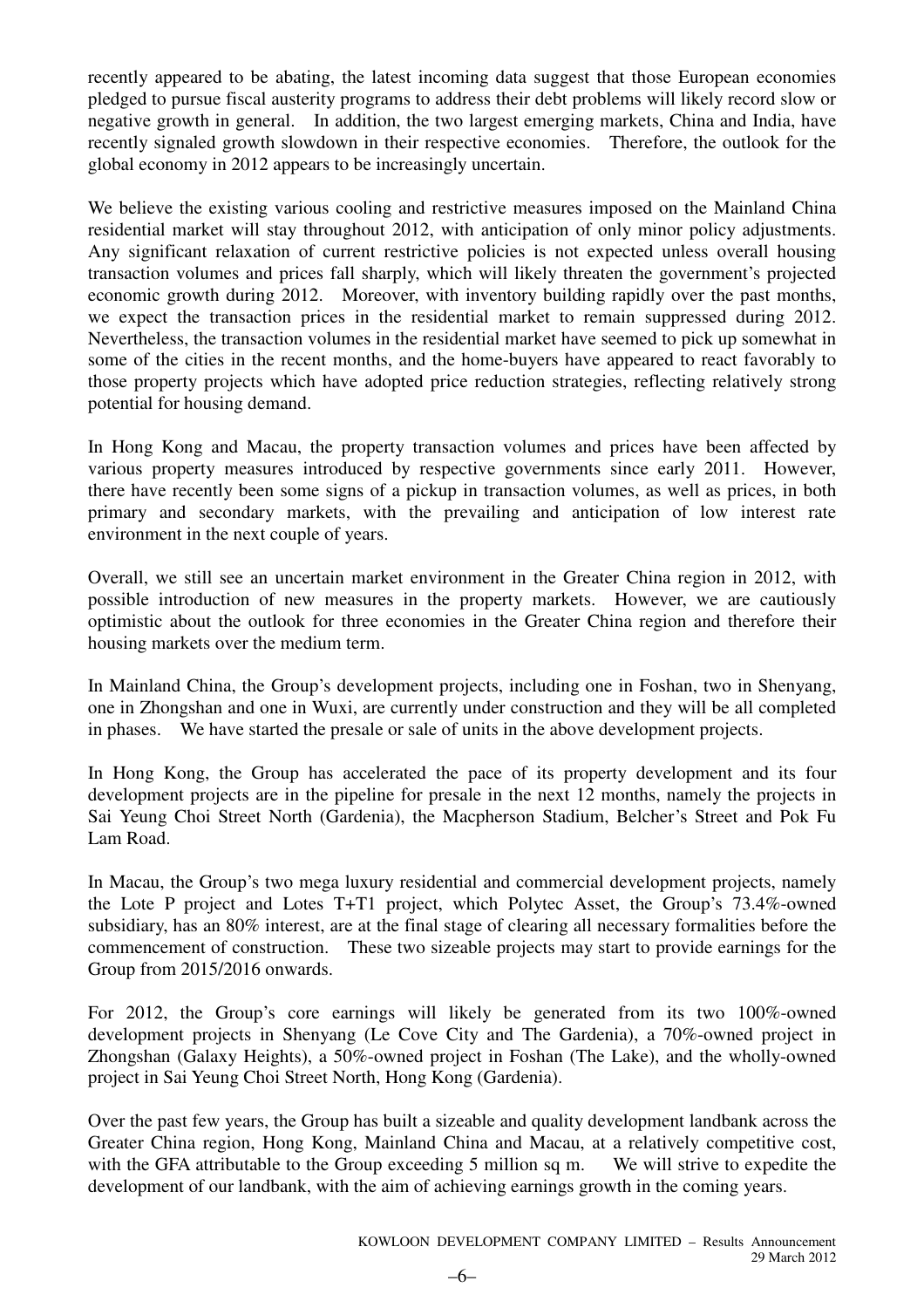# **CONSOLIDATED RESULTS**

The consolidated results of the Group for the year ended 31 December 2011 together with comparative figures of 2010 are as follows:

# **Consolidated Income Statement**

*for the year ended 31 December 2011* 

|                                                 |                | 2011            | 2010      |
|-------------------------------------------------|----------------|-----------------|-----------|
|                                                 | <b>Note</b>    | <b>HK\$'000</b> | HK\$'000  |
| <b>Turnover</b>                                 | $\mathfrak{Z}$ | 1,755,293       | 1,268,722 |
| Cost of sales                                   |                | (896, 555)      | (765,500) |
| Other revenue                                   |                | 19,729          | 31,791    |
| Other net income                                | $\overline{4}$ | 287,792         | 189,494   |
| Depreciation and amortisation                   |                | (12, 831)       | (11,000)  |
| <b>Staff</b> costs                              |                | (152, 568)      | (116,878) |
| Selling and marketing expenses                  |                | (137, 896)      | (40,079)  |
| Other operating expenses                        |                | (94, 520)       | (60,079)  |
| Impairment loss on properties written back      |                |                 | 154,770   |
| Fair value changes on investment properties     |                | 730,178         | 1,421,148 |
| <b>Profit from operations</b>                   |                | 1,498,622       | 2,072,389 |
| Finance costs                                   | 5              | (62,753)        | (20, 207) |
| Share of profits of associated companies        |                | 1,950           | 2,596     |
| Share of profits of jointly controlled entities |                | 321,765         | 218,360   |
| <b>Profit before taxation</b>                   | 6              | 1,759,584       | 2,273,138 |
| Income tax                                      | $\overline{7}$ | (159,219)       | (75,290)  |
| Profit for the year                             |                | 1,600,365       | 2,197,848 |
| Attributable to:                                |                |                 |           |
| Shareholders of the Company                     |                | 1,526,385       | 2,127,883 |
| Non-controlling interests                       |                | 73,980          | 69,965    |
| Profit for the year                             |                | 1,600,365       | 2,197,848 |
| <b>Earnings per share – Basic/Diluted</b>       | 8              | <b>HK\$1.33</b> | HK\$1.85  |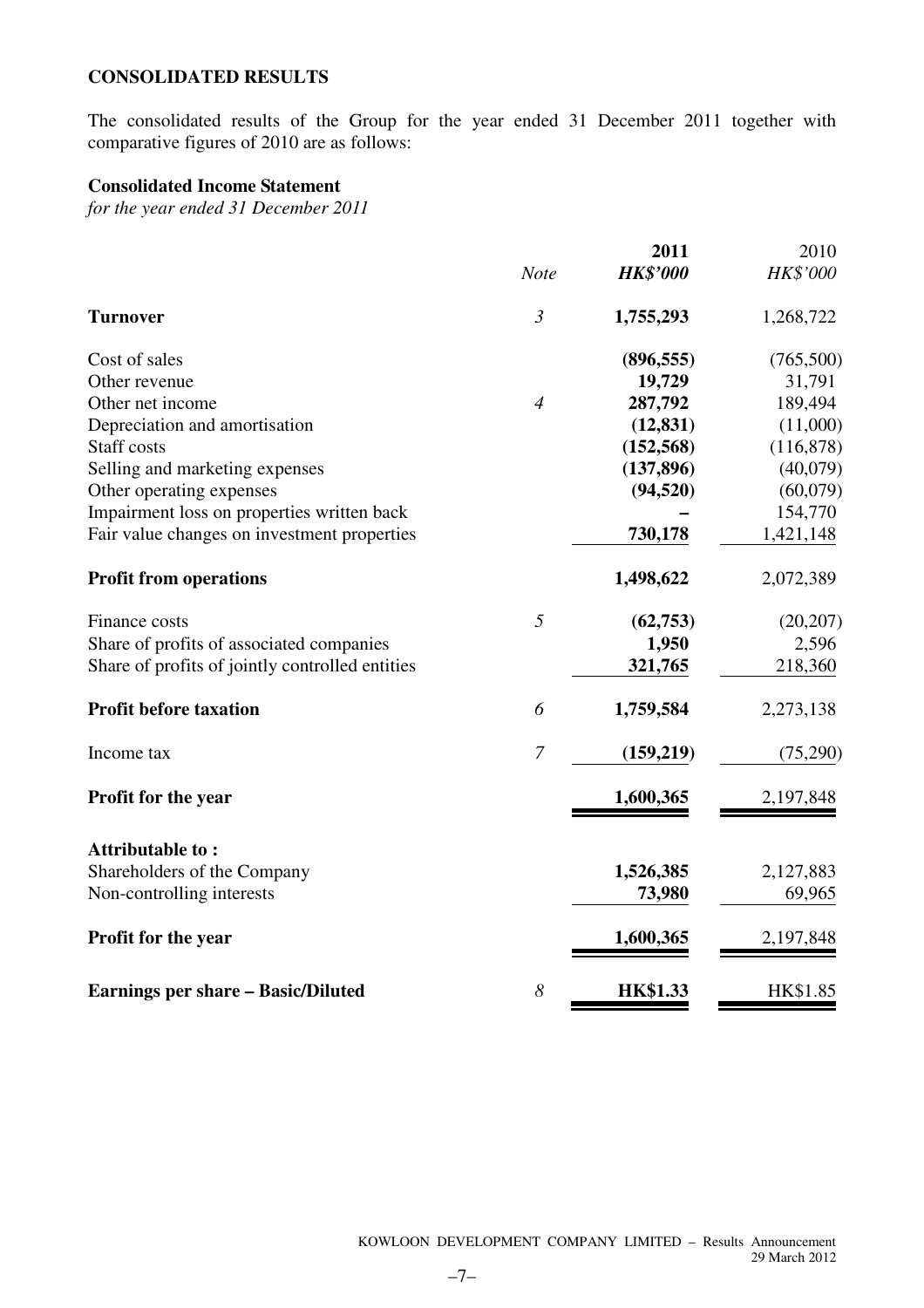### **Consolidated Statement of Comprehensive Income**

*for the year ended 31 December 2011* 

|                                                                                                | 2011<br><b>HK'000</b> | 2010<br>HK'000      |
|------------------------------------------------------------------------------------------------|-----------------------|---------------------|
| <b>Profit for the year</b>                                                                     | 1,600,365             | 2,197,848           |
| Other comprehensive income for the year                                                        |                       |                     |
| Exchange differences on translation of accounts of<br>overseas subsidiaries                    | 152,887               | 70,408              |
| Realisation of exchange differences upon disposal of<br>interest in a subsidiary               |                       | (1,994)             |
| Changes in fair value of available-for-sale investments                                        | (1,084)               | 2,169               |
| Changes in fair value of interests in property development                                     | 17,577                | 56,524              |
| Share of other comprehensive income of<br>jointly controlled entities and associated companies | 132,534               | 76,020              |
| Transfer to income statement upon disposal of a subsidiary                                     | (481)                 |                     |
|                                                                                                | 301,433               | 203,127             |
| Total comprehensive income for the year                                                        | 1,901,798             | 2,400,975           |
| <b>Attributable to:</b>                                                                        |                       |                     |
| Shareholders of the Company<br>Non-controlling interests                                       | 1,793,444<br>108,354  | 2,314,767<br>86,208 |
| Total comprehensive income for the year                                                        | 1,901,798             | 2,400,975           |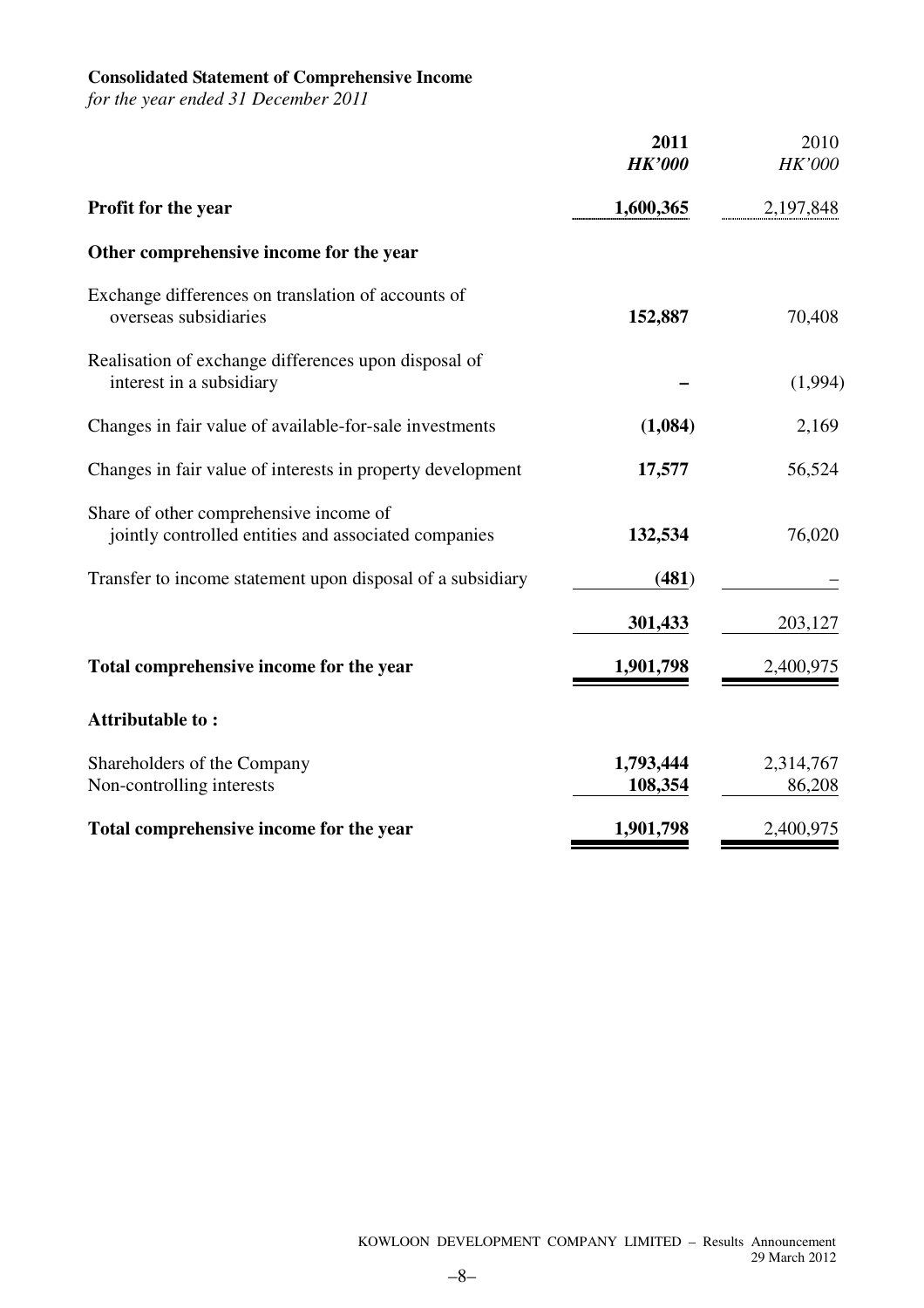# **Consolidated Balance Sheet**

|                                         |      | As at 31 December 2011 |                 |           | As at 31 December 2010 |  |
|-----------------------------------------|------|------------------------|-----------------|-----------|------------------------|--|
|                                         | Note | <b>HK\$'000</b>        | <b>HK\$'000</b> | HK\$'000  | HK\$'000               |  |
| <b>Non-current assets</b>               |      |                        |                 |           |                        |  |
| Fixed assets                            |      |                        |                 |           |                        |  |
| - Investment properties                 |      |                        | 8,808,370       |           | 7,411,650              |  |
| - Leasehold land held for own use       |      |                        | 228,964         |           | 235,568                |  |
| - Other property, plant and equipment   |      |                        | 1,291,609       |           | 1,106,773              |  |
|                                         |      |                        | 10,328,943      |           | 8,753,991              |  |
| Oil exploitation assets                 |      |                        | 120,785         |           | 123,144                |  |
| Interests in property development       |      |                        | 10,190,981      |           | 10,173,404             |  |
| Interest in jointly controlled entities |      |                        | 1,907,547       |           | 1,541,645              |  |
| Interest in associated companies        |      |                        | 2,124,195       |           | 1,675,361              |  |
| <b>Financial investments</b>            |      |                        | 19,555          |           | 29,346                 |  |
| Loans and advances                      |      |                        | 3,088           |           | 3,717                  |  |
| Other deposit                           |      |                        |                 |           | 2,527                  |  |
| Deferred tax assets                     |      |                        | 10,314          |           | 7,464                  |  |
|                                         |      |                        | 24,705,408      |           | 22,310,599             |  |
| <b>Current assets</b>                   |      |                        |                 |           |                        |  |
| Inventories                             |      | 11,736,445             |                 | 7,487,859 |                        |  |
| Trade and other receivables             | 10   | 593,515                |                 | 185,212   |                        |  |
| Loans and advances                      |      | 22,252                 |                 | 19,043    |                        |  |
| Amounts due from                        |      |                        |                 |           |                        |  |
| jointly controlled entities             |      | 131,662                |                 | 154,278   |                        |  |
| <b>Financial investments</b>            |      | 80,255                 |                 | 104,594   |                        |  |
| Time deposits (pledged)                 |      | 15,000                 |                 | 15,000    |                        |  |
| Cash and cash equivalents               |      | 764,144                |                 | 719,684   |                        |  |
|                                         |      | 13,343,273             |                 | 8,685,670 |                        |  |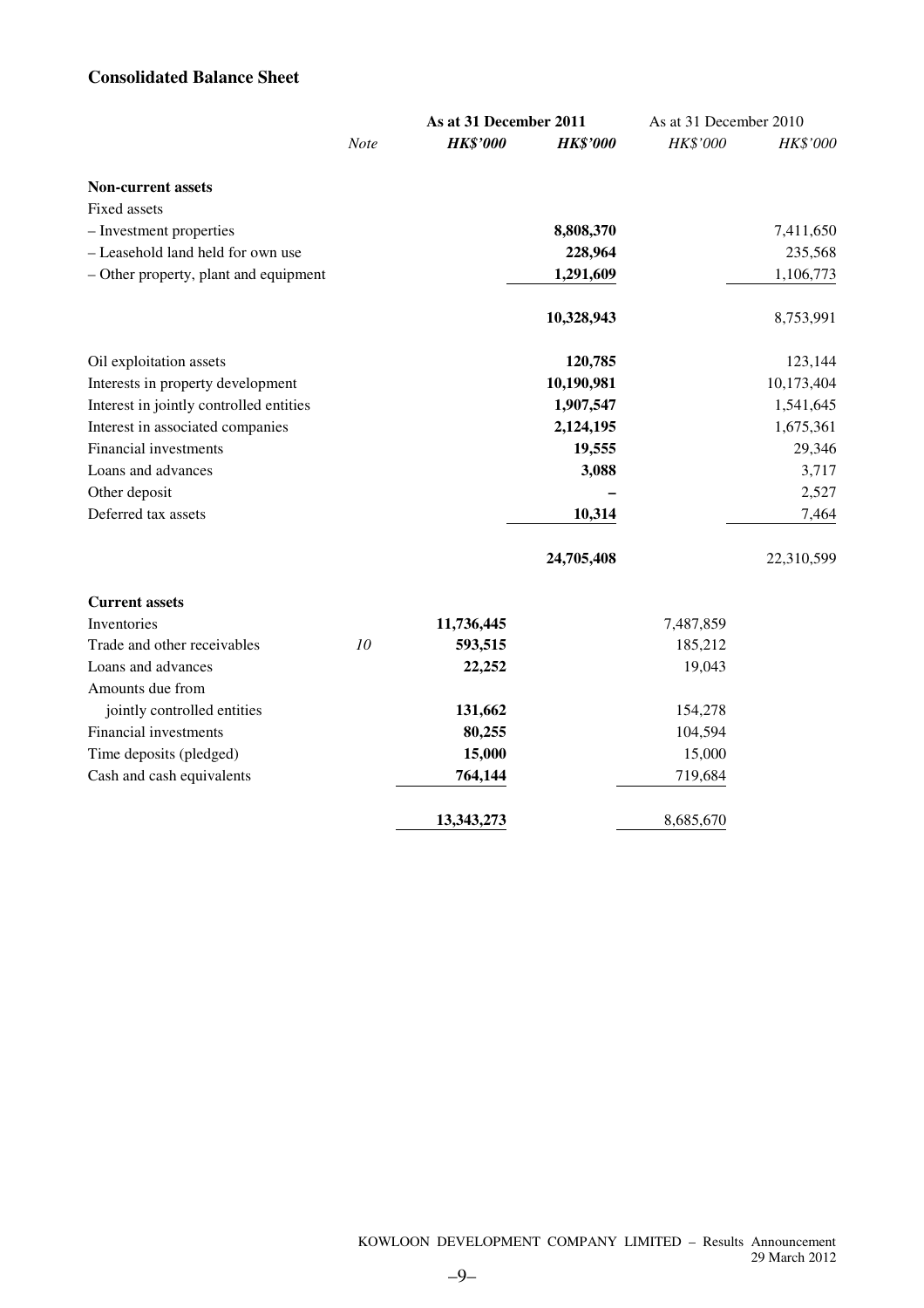|                                              |      | As at 31 December 2011 |                 | As at 31 December 2010 |            |
|----------------------------------------------|------|------------------------|-----------------|------------------------|------------|
|                                              | Note | <b>HK\$'000</b>        | <b>HK\$'000</b> | HK\$'000               | HK\$'000   |
| <b>Current liabilities</b>                   |      |                        |                 |                        |            |
| Trade and other payables                     | 11   | 1,609,749              |                 | 1,273,187              |            |
| Amounts due to                               |      |                        |                 |                        |            |
| non-controlling interests                    |      | 200,000                |                 |                        |            |
| Amount due to                                |      |                        |                 |                        |            |
| a jointly controlled entity                  |      | 581,200                |                 | 554,448                |            |
| <b>Bank</b> loans                            |      | 1,415,000              |                 | 3,855,500              |            |
| Current taxation                             |      | 257,856                |                 | 298,465                |            |
|                                              |      | 4,063,805              |                 | 5,981,600              |            |
| Net current assets                           |      |                        | 9,279,468       |                        | 2,704,070  |
| <b>Total assets less current liabilities</b> |      |                        | 33,984,876      |                        | 25,014,669 |
| <b>Non-current liabilities</b>               |      |                        |                 |                        |            |
| Loan from ultimate holding company           |      | 5,097,532              |                 | 896,569                |            |
| Amount payable to                            |      |                        |                 |                        |            |
| ultimate holding company                     |      | 680,579                |                 | 627,901                |            |
| <b>Bank</b> loans                            |      | 4,531,779              |                 | 1,660,447              |            |
| Other payables                               |      | 46,637                 |                 | 46,872                 |            |
| Deferred tax liabilities                     |      | 812,814                |                 | 303,170                |            |
|                                              |      |                        | 11,169,341      |                        | 3,534,959  |
| <b>NET ASSETS</b>                            |      |                        | 22,815,535      |                        | 21,479,710 |
| <b>Capital and reserves</b>                  |      |                        |                 |                        |            |
| Share capital                                |      |                        | 115,068         |                        | 115,068    |
| Reserves                                     |      |                        | 19,656,838      |                        | 18,473,255 |
| Total equity attributable to the             |      |                        |                 |                        |            |
| shareholders of the Company                  |      |                        | 19,771,906      |                        | 18,588,323 |
| Non-controlling interests                    |      |                        | 3,043,629       |                        | 2,891,387  |
| <b>TOTAL EQUITY</b>                          |      |                        | 22,815,535      |                        | 21,479,710 |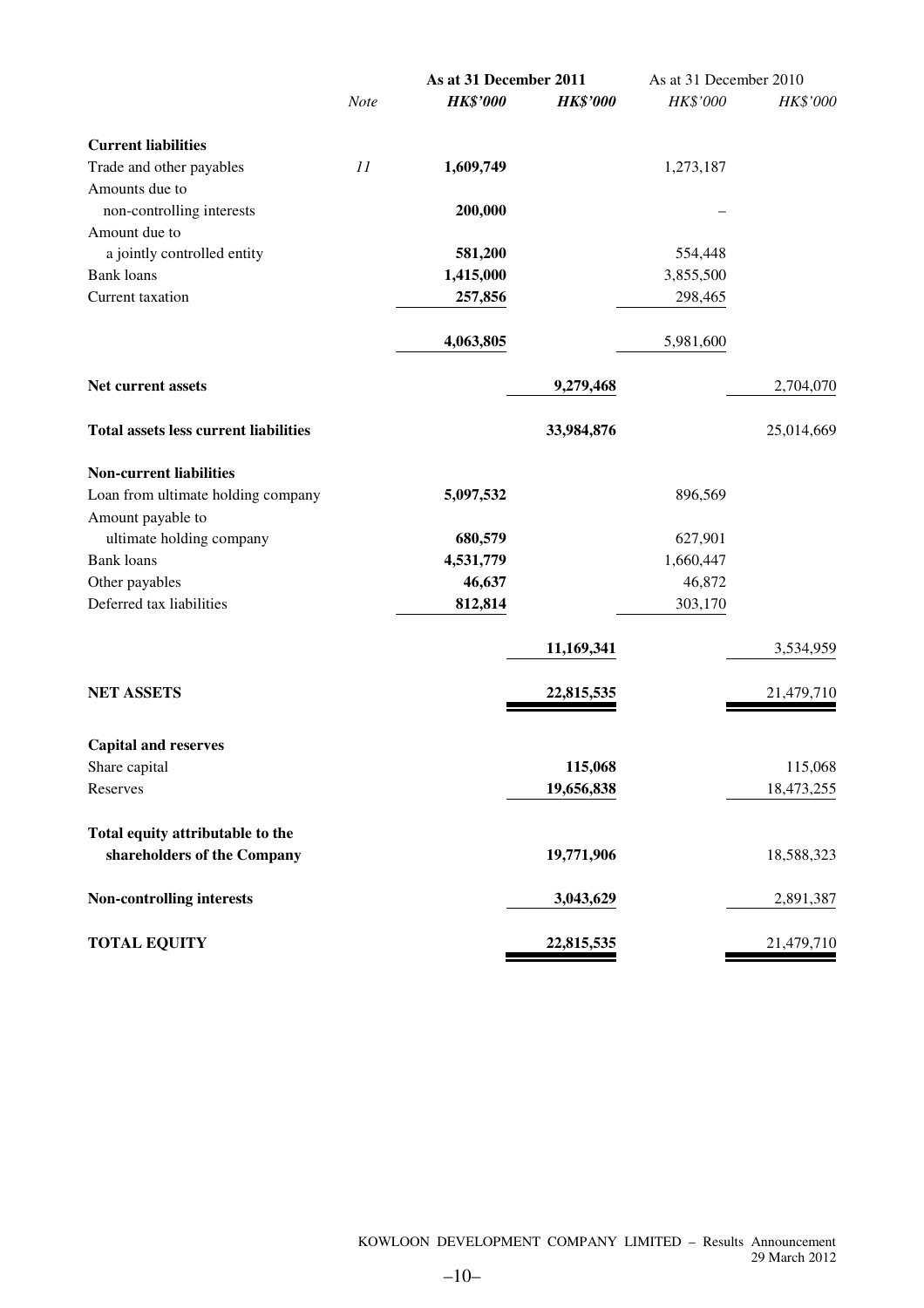### *Notes*

### **1 Basis of preparation**

These accounts have been prepared in accordance with all applicable Hong Kong Financial Reporting Standards ("HKFRSs"), which collective term includes all applicable individual Hong Kong Financial Reporting Standards, Hong Kong Accounting Standards ("HKASs") and Interpretations issued by the Hong Kong Institute of Certified Public Accountants ("HKICPA"), accounting principles generally accepted in Hong Kong and the requirements of the Hong Kong Companies Ordinance. These accounts also comply with the applicable disclosure provisions of the Rules Governing the Listing of Securities on The Stock Exchange of Hong Kong Limited ("the Listing Rules").

The HKICPA has issued certain new and revised HKFRSs that are first effective or available for early adoption for the current accounting period of the Group. Note 2 provides information on any changes in accounting policies resulting from initial application of these developments to the extent that they are relevant to the Group for the current and prior accounting periods reflected in these accounts. Except as described in Note 2, the accounts have been prepared on a basis consistent with the accounting policies adopted in the prior year accounts.

### **2 Changes in accounting policies**

The HKICPA has issued a number of amendments to HKFRSs and one new Interpretation that are first effective for the current accounting period of the Group. Of these, the following developments are relevant to the Group's accounts:

- HKAS 24 (revised 2009), "Related party disclosures"
- Improvements to HKFRSs (2010)

The Group has not applied any new standard or interpretation that is not yet effective for the current accounting period, with the exception of the amendments to HKAS 12, "Income taxes", in respect of the recognition of deferred tax on investment properties carried at fair value under HKAS 40, "Investment property". The amendments are effective for annual periods beginning on or after 1 January 2012, but as permitted by the amendments, the Group has already early adopted the amendments for the year ended 31 December 2010.

The impacts of the developments are discussed below:

- HKAS 24 (revised 2009) revises the definition of a related party. As a result, the Group has re-assessed the identification of related parties and concluded that the revised definition does not have any material impact on the Group's related party disclosures in the current and previous periods.
- Improvements to HKFRSs (2010) omnibus standard introduce a number of amendments to the disclosure requirements in HKFRS 7, "Financial instruments: Disclosures". The disclosures about the Group's financial instruments have been conformed to the amended disclosure requirements. These amendments do not have any material impact on the classification, recognition and measurements of the amounts recognised in the accounts in the current and previous periods.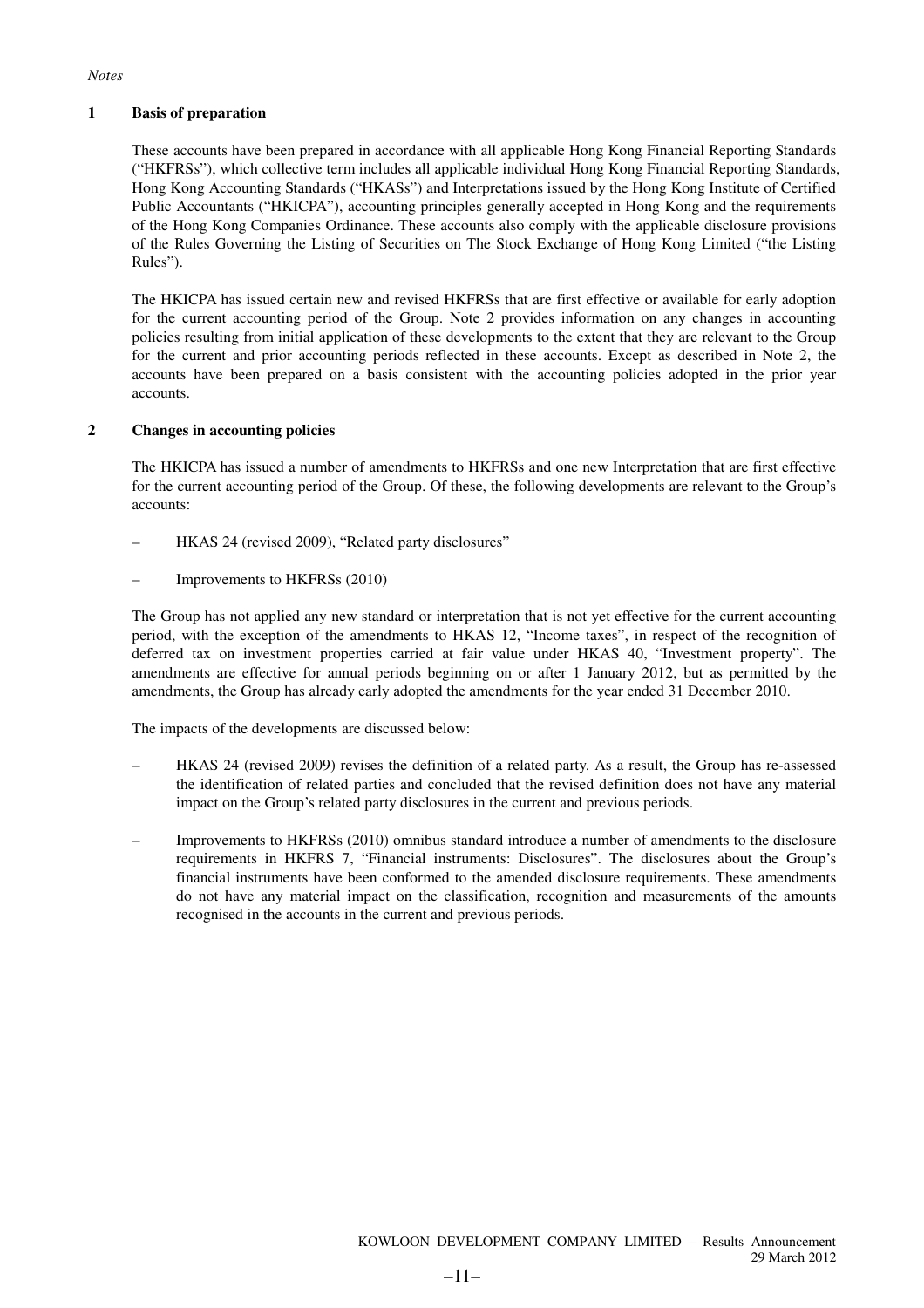### **3 Segment reporting**

The Group manages its business by a mixture of both business lines and geography. In a manner consistent with the way in which information is reported internally to the Group's top management for the purposes of assessing segment performance and allocating resources between segments, the Group has identified the following six reportable segments. Finance and investments segment presented in previous years has been grouped under other business segment for the year. Certain comparative figures have been reclassified to conform to current year's presentation.

- Property development segment (Hong Kong/Mainland China/Macau): the development and sales of properties. Given the importance of property development division to the Group, the Group's property development business is segregated further into three reportable segments on a geographical basis.
- Property investment segment: the leasing of properties to generate rental income and to gain from the appreciation in the properties' values in the long term.
- Oil segment: oil exploration and production.
- Other businesses segment: mainly includes the financial investments, the provision of finance services, income from the sale of ice and the provision of cold storage services and treasury operations.

Turnover comprises mainly rental income from properties, gross proceeds from sales of properties, crude oil, held for trading investments, dividend and interest income.

Reporting segment profit represents profit before tax by excluding fair value changes on investment properties, finance costs, exceptional items and head office and corporate income/expenses.

Segment assets include all tangible, intangible assets and current assets with the exception of deferred tax assets and other corporate assets.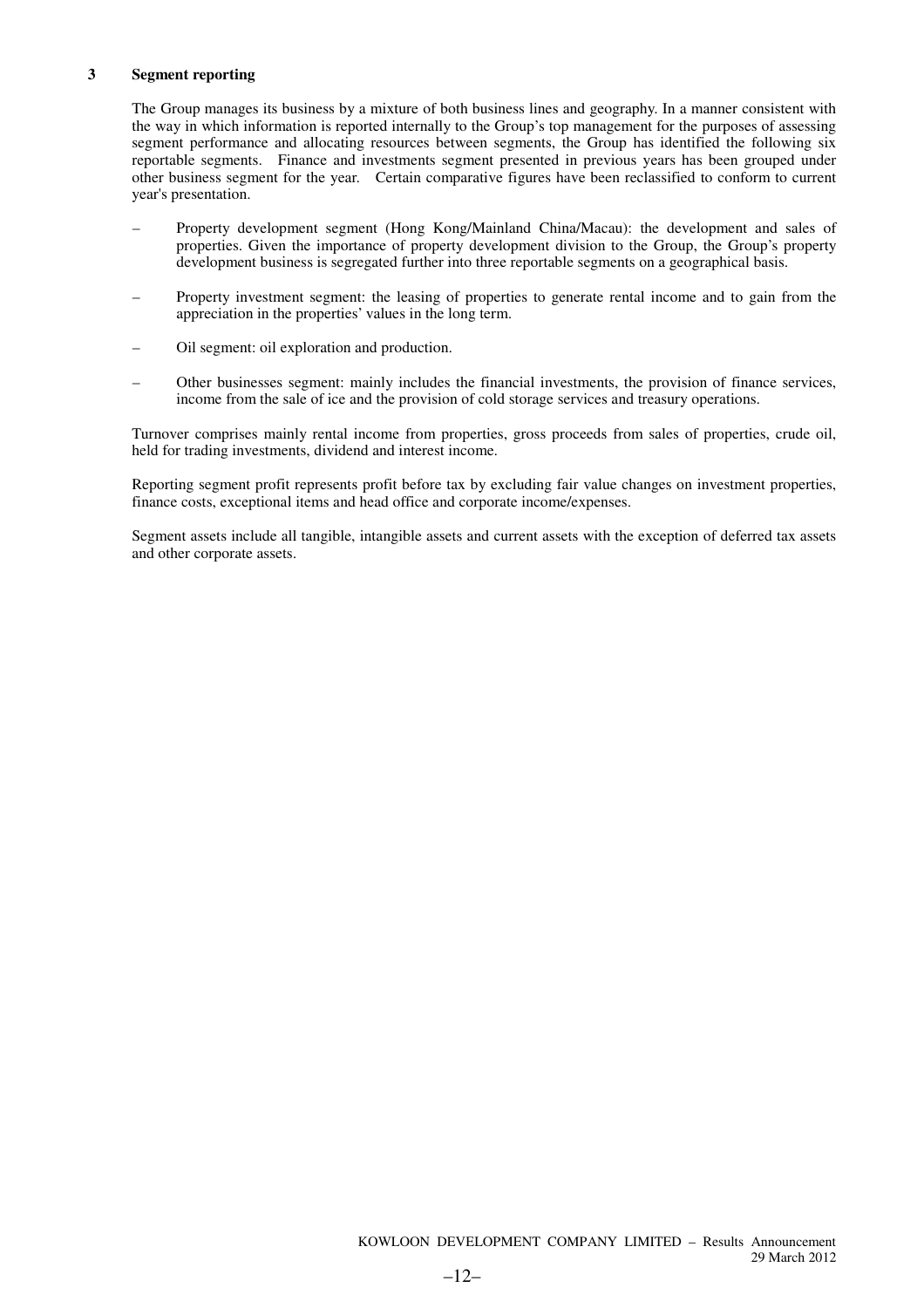### **(a) Segment results and assets**

Information regarding the Group's reportable segments as provided to the Group's top management for the purposes of resource allocation and assessment of segment performance for the year is set out below.

|                                                                                     |                                  |                                     |                                      | 2011                     |                                           |                        |                                  |
|-------------------------------------------------------------------------------------|----------------------------------|-------------------------------------|--------------------------------------|--------------------------|-------------------------------------------|------------------------|----------------------------------|
|                                                                                     |                                  |                                     | Property development                 |                          |                                           |                        |                                  |
|                                                                                     | Consolidated<br><b>HK\$'000</b>  | <b>Hong Kong</b><br><b>HK\$'000</b> | Mainland<br>China<br><b>HK\$'000</b> | Macau<br><b>HK\$'000</b> | Property<br>investment<br><b>HK\$'000</b> | 0il<br><b>HK\$'000</b> | <b>Others</b><br><b>HK\$'000</b> |
| Turnover                                                                            | 1,755,293                        | 721,229                             | 467,883                              | 48,102                   | 293,289                                   | 115,513                | 109,277                          |
| Reportable segment profit<br>Other net income<br>Fair value changes on              | 918,275<br>130,607               | 348,030                             | 168,653                              | 35,240                   | 308,249<br>130,607                        | (40,691)               | 98,794                           |
| investment properties<br>Share of fair value changes on<br>investment properties of | 730,178                          |                                     |                                      |                          | 730,178                                   |                        |                                  |
| a jointly controlled entity<br>Head office and corporate expenses<br>Finance costs  | 106,040<br>(62,763)<br>(62, 753) |                                     |                                      |                          | 106,040                                   |                        |                                  |
| Profit before taxation                                                              | 1,759,584                        |                                     |                                      |                          |                                           |                        |                                  |
| Share of profits of<br>associated companies<br>Share of profits of                  | 1,950                            |                                     | (1,211)                              |                          |                                           |                        | 3,161                            |
| jointly controlled entities                                                         | 321,765                          |                                     | 182,889                              |                          | 138,876                                   |                        |                                  |
| Interest income                                                                     | 22,319                           |                                     |                                      |                          |                                           |                        | 22,319                           |
| Depreciation and amortisation                                                       | (36,080)                         |                                     |                                      |                          |                                           | (23,512)               | (12, 568)                        |
| Gain from bargain purchase                                                          | 23,928                           |                                     | 23,928                               |                          |                                           |                        |                                  |
| Gain on disposal of subsidiaries                                                    | 157,596                          | 88,089                              |                                      |                          |                                           |                        | 69,507                           |

|                                                            |                          |                       |                      | 2010              |                        |                 |                           |
|------------------------------------------------------------|--------------------------|-----------------------|----------------------|-------------------|------------------------|-----------------|---------------------------|
|                                                            |                          |                       | Property development |                   |                        |                 |                           |
|                                                            |                          |                       | Mainland             |                   | Property               |                 |                           |
|                                                            | Consolidated<br>HK\$'000 | Hong Kong<br>HK\$'000 | China<br>HK\$'000    | Macau<br>HK\$'000 | investment<br>HK\$'000 | Oil<br>HK\$'000 | <b>Others</b><br>HK\$'000 |
| Turnover                                                   | 1,268,722                | 2,357                 |                      | 819,258           | 272,741                | 80,444          | 93,922                    |
| Reportable segment profit                                  | 783,366                  | 159,048               | 153,630              | 111,328           | 276,043                | 9,749           | 73,568                    |
| Other net income<br>Fair value changes on                  | 141,337                  |                       |                      |                   | 141,337                |                 |                           |
| investment properties                                      | 1,421,148                |                       |                      |                   | 1,421,148              |                 |                           |
| Share of fair value changes on<br>investment properties of |                          |                       |                      |                   |                        |                 |                           |
| a jointly controlled entity                                | 22,000                   |                       |                      |                   | 22,000                 |                 |                           |
| Head office and corporate expenses                         | (74, 506)                |                       |                      |                   |                        |                 |                           |
| Finance costs                                              | (20, 207)                |                       |                      |                   |                        |                 |                           |
| Profit before taxation                                     | 2,273,138                |                       |                      |                   |                        |                 |                           |
| Share of profits of                                        |                          |                       |                      |                   |                        |                 |                           |
| associated companies                                       | 2,596                    |                       |                      |                   |                        |                 | 2,596                     |
| Share of profits of                                        |                          |                       |                      |                   |                        |                 |                           |
| jointly controlled entities                                | 218,360                  |                       | 172,720              |                   | 45,640                 |                 |                           |
| Interest income                                            | 22,373                   |                       |                      |                   |                        |                 | 22,373                    |
| Depreciation and amortisation                              | (28,608)                 |                       |                      |                   |                        | (17,753)        | (10, 855)                 |
| Impairment loss on properties                              |                          |                       |                      |                   |                        |                 |                           |
| written back                                               | 154,770                  | 154,770               |                      |                   |                        |                 |                           |
| Gain from bargain purchase                                 | 23,579                   |                       |                      |                   |                        | 23,579          |                           |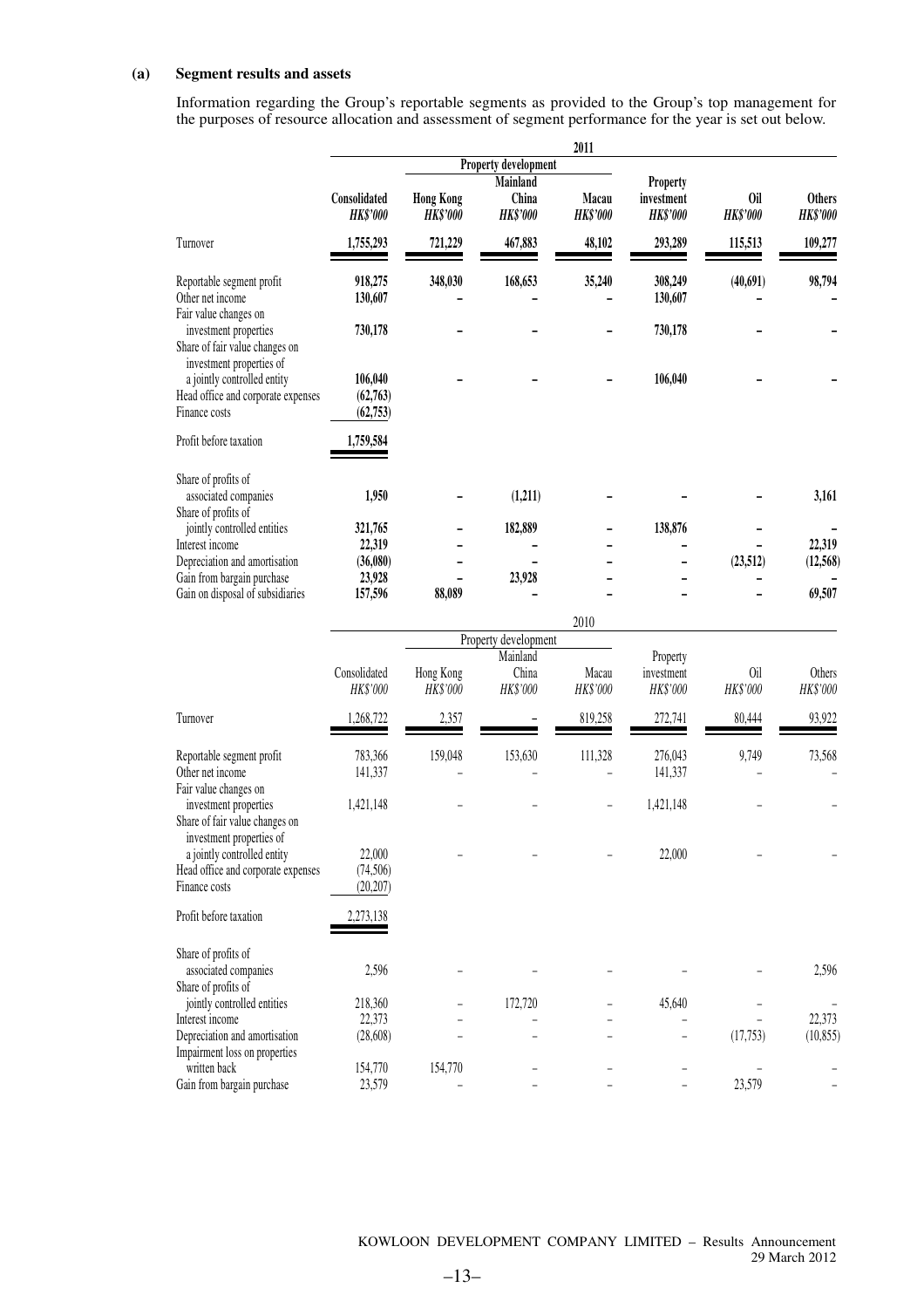### **(a) Segment results and assets** *(continued)*

|                                                                                                                                             |                                                     |                                     |                                             | 2011                     |                                                  |                        |                                  |
|---------------------------------------------------------------------------------------------------------------------------------------------|-----------------------------------------------------|-------------------------------------|---------------------------------------------|--------------------------|--------------------------------------------------|------------------------|----------------------------------|
|                                                                                                                                             |                                                     |                                     | Property development                        |                          |                                                  |                        |                                  |
|                                                                                                                                             | Consolidated<br><b>HK\$'000</b>                     | <b>Hong Kong</b><br><b>HK\$'000</b> | <b>Mainland</b><br>China<br><b>HK\$'000</b> | Macau<br><b>HK\$'000</b> | <b>Property</b><br>investment<br><b>HK\$'000</b> | 0il<br><b>HK\$'000</b> | <b>Others</b><br><b>HK\$'000</b> |
| Reportable segment assets<br>Deferred tax assets<br>Time deposit (pledged)<br>Cash and cash equivalents<br>Head office and corporate assets | 37,245,110<br>10,314<br>15,000<br>764,144<br>14,113 | 5,949,174                           | 9,676,050                                   | 10,280,052               | 9,506,796                                        | 1,414,643              | 418,395                          |
| Consolidated total assets                                                                                                                   | 38,048,681                                          |                                     |                                             |                          |                                                  |                        |                                  |
| Interest in associated companies<br>Interest in and amounts due from                                                                        | 2,124,195                                           |                                     | 2,112,085                                   |                          |                                                  |                        | 12,110                           |
| jointly controlled entities                                                                                                                 | 2,039,209                                           |                                     | 1,350,459                                   |                          | 688,750                                          |                        |                                  |
|                                                                                                                                             |                                                     |                                     |                                             | 2010                     |                                                  |                        |                                  |
|                                                                                                                                             |                                                     |                                     | Property development                        |                          |                                                  |                        |                                  |
|                                                                                                                                             |                                                     |                                     | Mainland                                    |                          | Property                                         |                        |                                  |
|                                                                                                                                             | Consolidated<br>HK\$'000                            | Hong Kong<br>HK\$'000               | China<br>HK\$'000                           | Macau<br><b>HK\$'000</b> | investment<br>HK\$'000                           | 0il<br>HK\$'000        | Others<br>HK\$'000               |
| Reportable segment assets<br>Deferred tax assets<br>Time deposit (pledged)<br>Cash and cash equivalents<br>Head office and corporate assets | 30,234,331<br>7,464<br>15,000<br>719,684<br>19,790  | 4,255,834                           | 6,026,766                                   | 10,285,205               | 8,002,462                                        | 1,220,557              | 443,507                          |
| Consolidated total assets                                                                                                                   | 30,996,269                                          |                                     |                                             |                          |                                                  |                        |                                  |
| Interest in associated companies<br>Interest in and amounts due from                                                                        | 1,675,361                                           |                                     | 1,667,105                                   |                          |                                                  |                        | 8,256                            |
| jointly controlled entities                                                                                                                 | 1,695,923                                           |                                     | 1,111,899                                   |                          | 584,024                                          |                        |                                  |

### **(b) Geographic information**

The following table sets out information about the geographical location of (i) the Group's revenue from external customers and (ii) the Group's non-current assets other than financial instruments and deferred assets. The geographical location of customers is based on the location at which the services were provided or the goods delivered. The geographical location of non-current assets is based on the physical location of the asset, in case of interests in associated companies and jointly controlled entities, the location of operations.

|                               | Revenue         |                 | <b>Non-current assets</b> |                 |
|-------------------------------|-----------------|-----------------|---------------------------|-----------------|
|                               | 2011            | 2010            | 2011                      |                 |
|                               | <b>HK\$'000</b> | <b>HK\$'000</b> | <b>HK\$'000</b>           | <b>HK\$'000</b> |
| Hong Kong (place of domicile) | 1,093,128       | 344,536         | 8,037,216                 | 7,634,699       |
| Mainland China                | 483,484         | 14,758          | 4,501,706                 | 2,776,310       |
| Macau                         | 49,394          | 821,855         | 578,516                   | 490,040         |
| Kazakhstan                    | 115,513         | 80,494          | 1,364,032                 | 1,195,619       |
| Others                        | 13,774          | 7,079           |                           |                 |
|                               | 1,755,293       | 1,268,722       | 14,481,470                | 12,096,668      |

In addition to the above non-current assets, the Group has interests in property development of HK\$10,190,981,000 (2010: HK\$10,173,404,000) in Macau.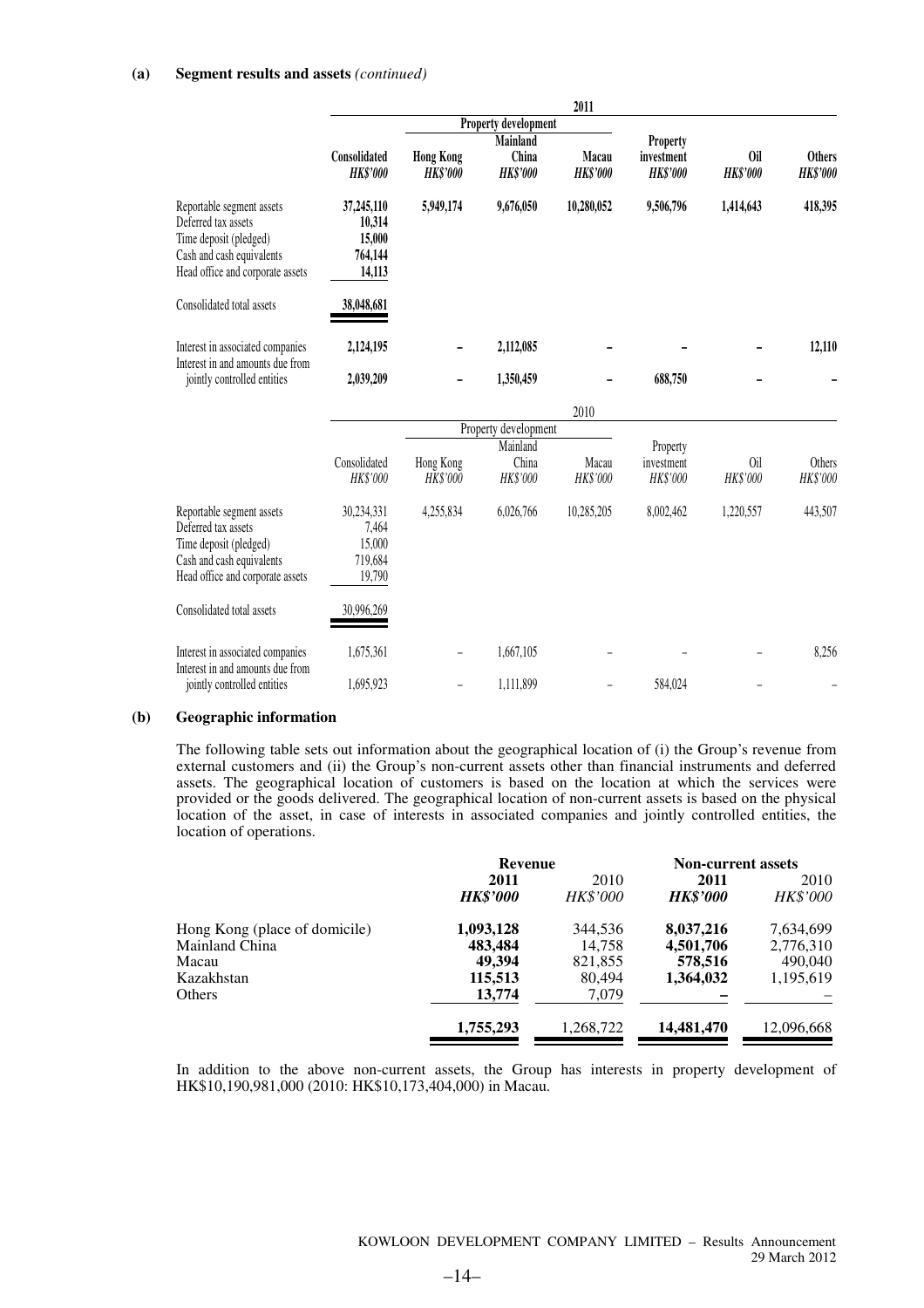### **4 Other net income**

Other net income represents a net gain on disposal of investment properties of HK\$130,607,000 (2010: HK\$141,337,000), gain on disposal of subsidiaries of HK\$157,596,000 (2010: HK\$Nil), a gain from bargain purchase of HK\$23,928,000 (2010: HK\$23,579,000) in relation to the acquisition of subsidiaries and fair value changes on held for trading listed investments of loss of HK\$24,339,000 (2010: gain of HK\$24,578,000).

#### **5 Finance costs**

|   |                                                                                  | 2011<br><b>HK\$'000</b> | 2010<br>HK\$'000 |
|---|----------------------------------------------------------------------------------|-------------------------|------------------|
|   | Interest on bank loans and overdrafts<br>Interest on loan from/amount payable to | 91,337                  | 65,040           |
|   | ultimate holding company                                                         | 42,075                  | 10,572           |
|   | Less: Amount capitalised                                                         | (66, 189)               | (52, 642)        |
|   |                                                                                  | 67,223                  | 22,970           |
|   | Less: Interest expenses included as other operating expenses                     | (4, 470)                | (2,763)          |
|   |                                                                                  | 62,753                  | 20,207           |
| 6 | <b>Profit before taxation</b>                                                    |                         |                  |

Profit before taxation is arrived at after charging :

|                                                        | 2011<br><b>HK\$'000</b> | 2010<br><i>HK\$'000</i> |
|--------------------------------------------------------|-------------------------|-------------------------|
| Amortisation of oil exploitation assets (Remark)       | 2.359                   | 5.916                   |
| Depreciation and amortisation of fixed assets (Remark) | 33,721                  | 22,692                  |
| Staff costs <i>(Remark)</i>                            | 161,578                 | 123.611                 |

#### *Remark :*

Cost of sales includes HK\$32,439,000 (2010: HK\$24,341,000) relating to staff costs and depreciation and amortisation expenses, which amount is also included in the respective total amounts disclosed separately above.

### **7 Income tax**

|                               | 2011<br><b>HK\$'000</b> | 2010<br><i>HK\$'000</i> |
|-------------------------------|-------------------------|-------------------------|
| <b>Current tax</b>            |                         |                         |
| Provision for profits tax     |                         |                         |
| - Hong Kong                   | 76,729                  | 33,153                  |
| - Outside Hong Kong           | 30,129                  | 53,040                  |
|                               | 106,858                 | 86,193                  |
| Land appreciation tax ("LAT") | 3,425                   |                         |
| Deferred tax                  | 48,936                  | (10, 903)               |
|                               | 159,219                 | 75,290                  |

The provision for Hong Kong profits tax is calculated at 16.5% (2010 : 16.5%) of the estimated assessable profits for the year. Tax levied in jurisdictions outside Hong Kong is charged at the appropriate current rates of taxation ruling in relevant jurisdictions.

Under the Provisional Regulations on LAT in Mainland China, all gains arising from transfer of real estate property in Mainland China are subject to LAT at progressive rates ranging from 30% to 60% on the appreciation of land value, being the proceeds of sales of properties less deductible expenditures including cost of land use rights, borrowings costs and all property development expenditures.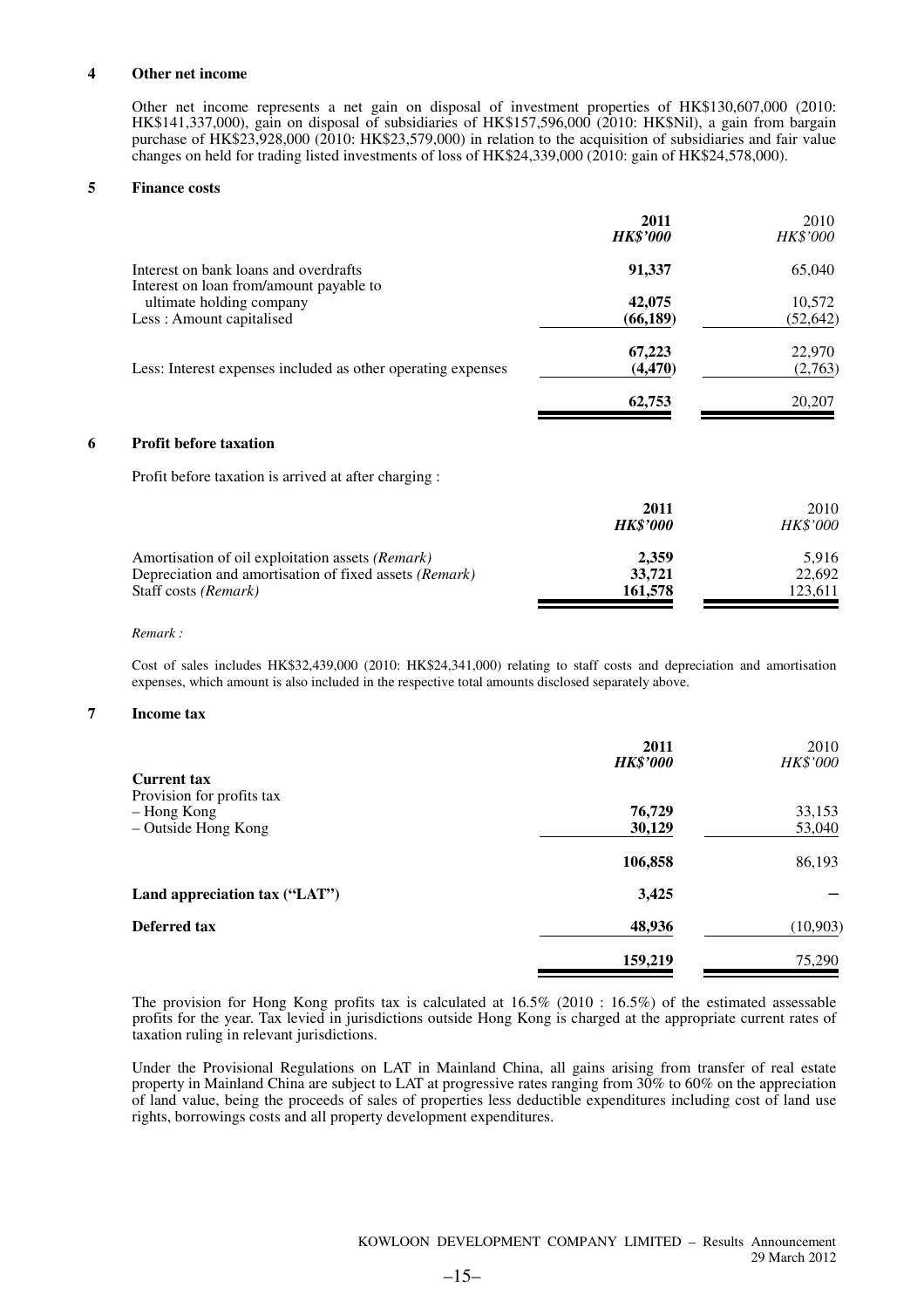### **8 Earnings per share**

### **(a) Basic earnings per share**

The calculation of basic earnings per share is based on the profit attributable to shareholders of the Company of HK\$1,526,385,000 (2010: HK\$2,127,883,000) and weighted average number of ordinary shares in issue during the year of 1,150,681,275 (2010: 1,150,681,275).

### **(b) Diluted earnings per share**

There are no dilutive potential shares in existence during the years ended 31 December 2011 and 2010.

### **9 Dividends**

|                                                      | 2011<br><b>HK\$'000</b> | 2010<br>HK\$'000 |
|------------------------------------------------------|-------------------------|------------------|
| Interim dividend declared and paid of HK\$0.21       |                         |                  |
| $(2010: HK$0.20)$ per share                          | 241,643                 | 230,136          |
| Final dividend proposed after the balance sheet date |                         |                  |
| of HK\$0.33 (2010 : HK\$0.32) per share              | 379,725                 | 368,218          |
|                                                      | 621,368                 | 598,354          |
|                                                      |                         |                  |

The final dividend declared after the year end has not been recognised as a liability at 31 December.

### **10 Trade and other receivables**

Included in this item are trade receivables (net of impairment losses for bad and doubtful debts) with an ageing analysis as follows :

|                                   | 2011<br><b>HK\$'000</b> | 2010<br>HK\$'000 |
|-----------------------------------|-------------------------|------------------|
| Current                           | 298,078                 | 53,538           |
| Less than 3 months past due       | 11,430                  | 5,354            |
| 3 months to 6 months past due     | 756                     | 435              |
| More than 6 months past due       | 7,463                   | 10,065           |
| Amounts past due                  | 19,649                  | 15,854           |
| Trade receivables                 | 317,727                 | 69,392           |
| Utility and other deposits        | 41,743                  | 7,906            |
| Other receivables and prepayments | 234,045                 | 107,914          |
|                                   | 593,515                 | 185,212          |

The Group maintains a defined credit policy. An ageing analysis of trade receivables is prepared on a regular basis and is closely monitored to minimise any credit risk associated with receivables.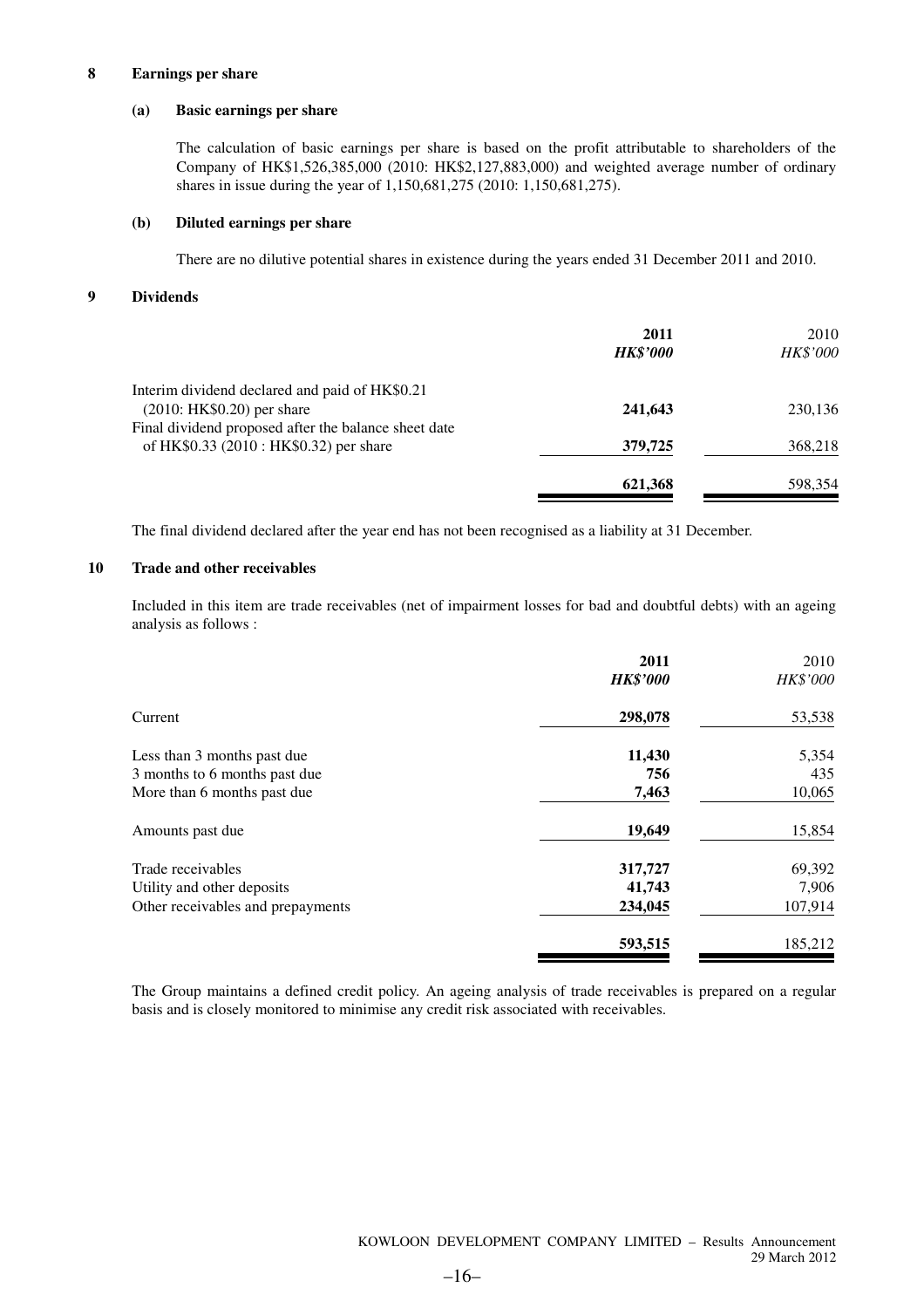### **11 Trade and other payables**

Included in this item are trade payables with an ageing analysis as follows :

| 2011            | 2010      |
|-----------------|-----------|
| <b>HK\$'000</b> | HK\$'000  |
| 715,615         | 132,551   |
| 37,903          | 42.937    |
| <b>130</b>      | 506       |
| 34,057          | 32,768    |
| 787,705         | 208,762   |
| 72,267          | 64,798    |
| 352,218         | 535,177   |
| 397,559         | 464,450   |
| 1,609,749       | 1,273,187 |
|                 |           |

### **FINANCIAL REVIEW**

### *Financial resources and bank borrowings*

As at 31 December 2011, the Group's total bank borrowings were HK\$5,947 million, of which HK\$1,415 million was repayable within one year and HK\$4,532 million was repayable after one year. The net borrowings position of the Group as at 31 December 2011 amounted to HK\$5,183 million after taking into account cash and cash equivalents of HK\$764 million, an increase of HK\$387 million as compared with HK\$4,796 million as at 31 December 2010. The loan from/amount payable to the ultimate holding company amounted to HK\$5,778 million which showed an increase of HK\$4,254 million from HK\$1,524 million as at year end 2010.

The Group's gearing ratio (calculated on the basis of net bank borrowings and payables to the ultimate holding company over equity attributable to shareholders of the Company) increased to 55.4% as at 31 December 2011 (2010: 34.0%).

During 2011, the Group realised substantial cash inflow from sales and presale proceeds from Mount East in Hong Kong, Le Cove City in Hun Nan Xin District, Shenyang and Pacifica Garden in Macau for approximately HK\$348 million, HK\$544 million and HK\$46 million respectively. The Group also disposed certain non-core investment properties in Hong Kong and Macau and generated total cash of approximately HK\$312 million while disposal of the remaining duplex and carparks at 31 Robinson Road contributed a further of HK\$93 million during the year.

The Group has paid a total of HK\$1,708 million for the Group's development projects in Hong Kong and Mainland China. Furthermore, the Group acquired certain properties for proposed redevelopment projects in Hong Kong with cash outflow of HK\$1,528 million.

During the year, the Group has acquired 80% equity interests in the Wuxi development project from the ultimate holding company at a consideration of approximately HK\$1,320 million and additional of HK\$344 million has been paid for the land acquisition. An additional investment of approximately HK\$204 million was made in the Tianjin project.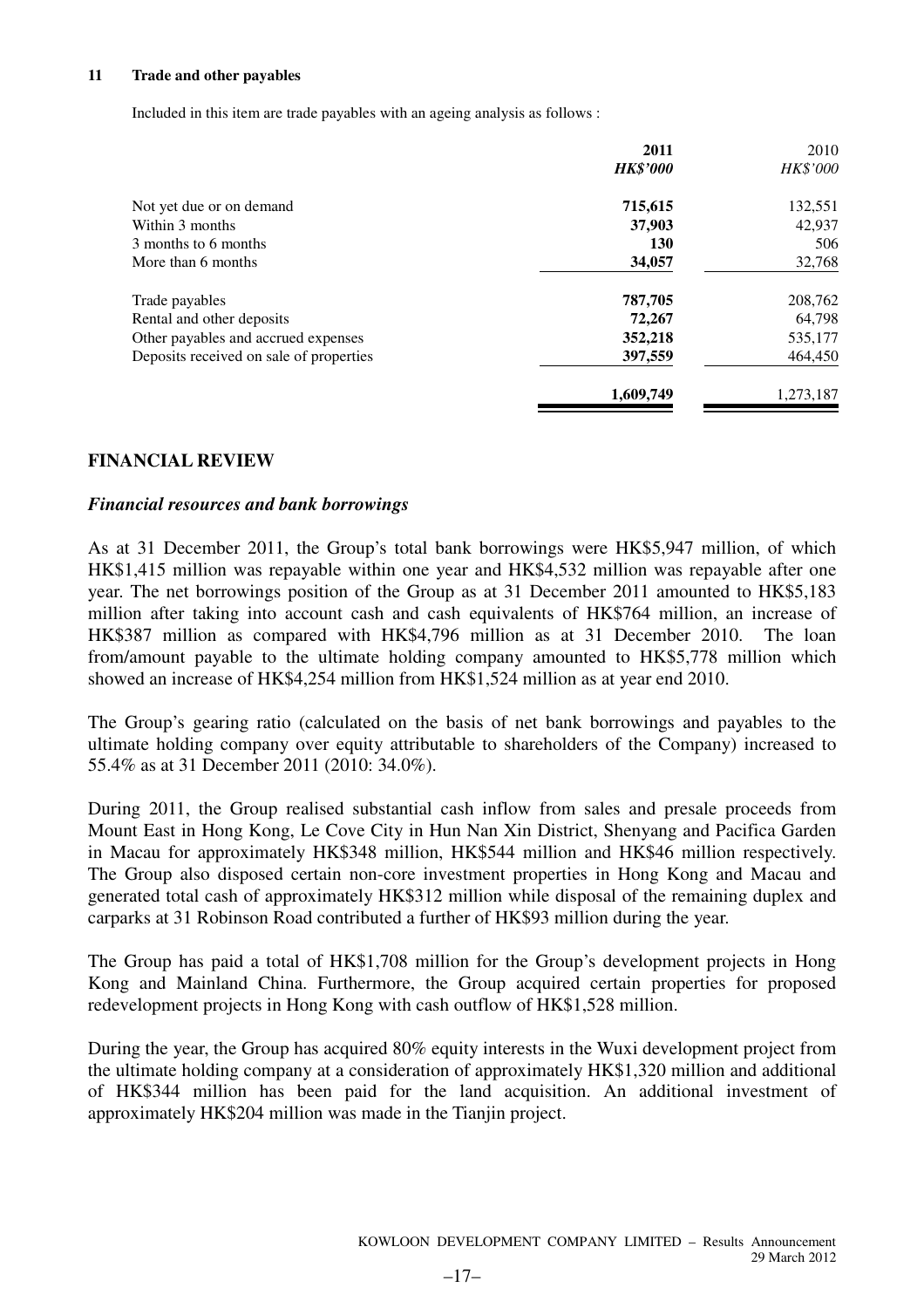All the Group's borrowings are arranged on a floating rate basis. The Group will closely monitor and manage its exposure to interest rate fluctuations and will consider engaging relevant hedging arrangement when appropriate.

With the investments in Mainland China, the Group is exposed to exchange fluctuations on Renminbi ("RMB"). By using external borrowings in RMB together with revenue generated from the development projects in Mainland China, this can serve as a natural hedge against the exchange rate risk of RMB.

Due to the Group's oil business in Kazakhstan through our listed subsidiary Polytec Asset, the Group has been exposed to the exchange fluctuations in the Kazakhstan Tenge ("KZT"), the local currency of Kazakhstan. While the majority of the operating expenses, as well as capital expenditure, of the Group's oil business is denominated in the KZT, over 80% of its revenue generated from this segment is denominated in the USD. However, this business represents a relatively small portion of the Group's overall business and therefore the fluctuation in the KZT will not substantially affect the Group's financial position.

With the financing facilities in place, recurrent rental income from investment properties, cash inflow from presale/sale of the Group's development projects, and the financial support from the ultimate holding company, the Group has sufficient financial resources to satisfy its commitments and future funding requirements.

# *Capital commitments*

As at 31 December 2011, the Group had commitments in connection with the Group's fixed assets amounted to HK\$169 million.

# *Pledge of assets*

As at balance sheet date, Group properties with a value of HK\$10,339 million and time deposits of HK\$15 million were pledged to financial institutions mainly to secure credit facilities extended to the Group.

### *Contingent liabilities*

The Group has given several guarantees in respect of banking facilities granted to a jointly controlled entity in Mainland China. One guarantee is provided on a joint and several basis in the amount of RMB80 million. The joint venture partner and the Group had signed a mutual indemnification agreement by which each will be indemnified by the other on a 50:50 basis for any loss arising from the guarantee. The related banking facility was fully utilised the amount of RMB80 million as at 31 December 2011. The other remaining guarantees amounted to RMB475 million, representing a 50% proportional guarantee in respect of RMB950 million term loan facilities. The facilities were utilised to the extent of RMB690 million as at 31 December 2011.

### **HUMAN RESOURCES**

As of 31 December 2011, the Group had a total of 734 employees (2010: 605 employees), of which 404 were Hong Kong staffs, 141 were PRC staffs and 189 were staffs in other regions, with the increase in headcount mainly due to the matching of business growth. During the year, total staff costs increased to HK\$162 million (2010: HK\$124 million) due to salary revision in July 2011 and an increase in headcount. Salary levels of employees are competitive. Discretionary bonuses are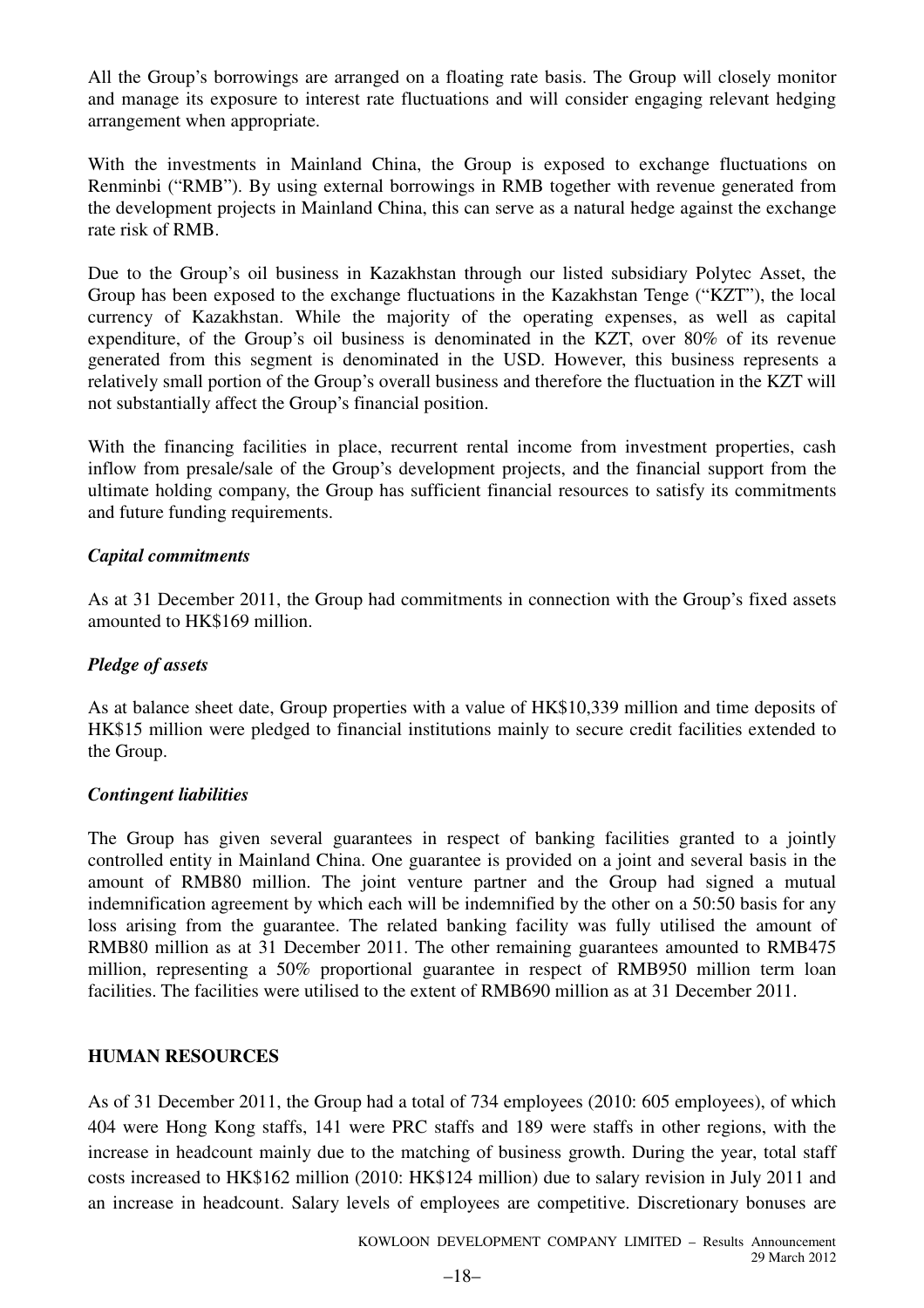granted based on performance of the Group as well as performance of individual to attract, motivate and retain talented people.

We believe that the quality of the Group's human resources is critical for it to maintain strong competitive edge. The Group has conducted a range of training programs through external institutions to strengthen employees' all-round skills and knowledge, aiming to well equip them to cope with the Group's development in the ever-changing economy.

Besides, the Group has established a recreation club and held annual dinner, Christmas party, Group Family Fun Day and monthly working lunch for employees during the year to promote team spirit and loyalty and to share information between departments.

# **OTHER INFORMATION**

# *Review by Audit Committee*

The Audit Committee of the Company has reviewed and discussed with the independent auditors, KPMG, the consolidated accounts of the Group for the year ended 31 December 2011 including critical accounting policies and practices adopted by the Group.

# *Compliance with the Code on Corporate Governance Practices*

The Company has complied throughout the year with the code provisions set out in the Code on Corporate Governance Practices contained in Appendix 14 of the Rules Governing the Listing of Securities of the Stock Exchange of Hong Kong Limited (the "Listing Rules"), except Code Provision A.2.1 (which recommends the roles of the Chairman and chief executive officer should be separate) as explained below.

Mr Or Wai Sheun has performed the combined role as the Chairman and the chief executive officer taking charge of overall operation. This combining of the roles enables the Company to make prompt and efficient decisions. The Company's approach to corporate governance emphasizes on the quality of the Board's governance and accountability to shareholders. In ensuring proper ethical and responsible decision making, the Board has established a mechanism for formal review of particular aspect of the Company's affairs. Important decisions, including those may be expected to affect the long-term shareholder value, are made by the Board and applicable Board committees.

# *Purchase, Sale or Redemption of the Company's Listed Securities*

Neither the Company nor any of its subsidiaries have purchased, sold or redeemed any listed securities of the Company during the year ended 31 December 2011.

# *Annual General Meeting*

The 2012 Annual General Meeting of the Company will be held on Thursday, 28 June 2012. The Notice of Annual General Meeting will be published and dispatched in due course.